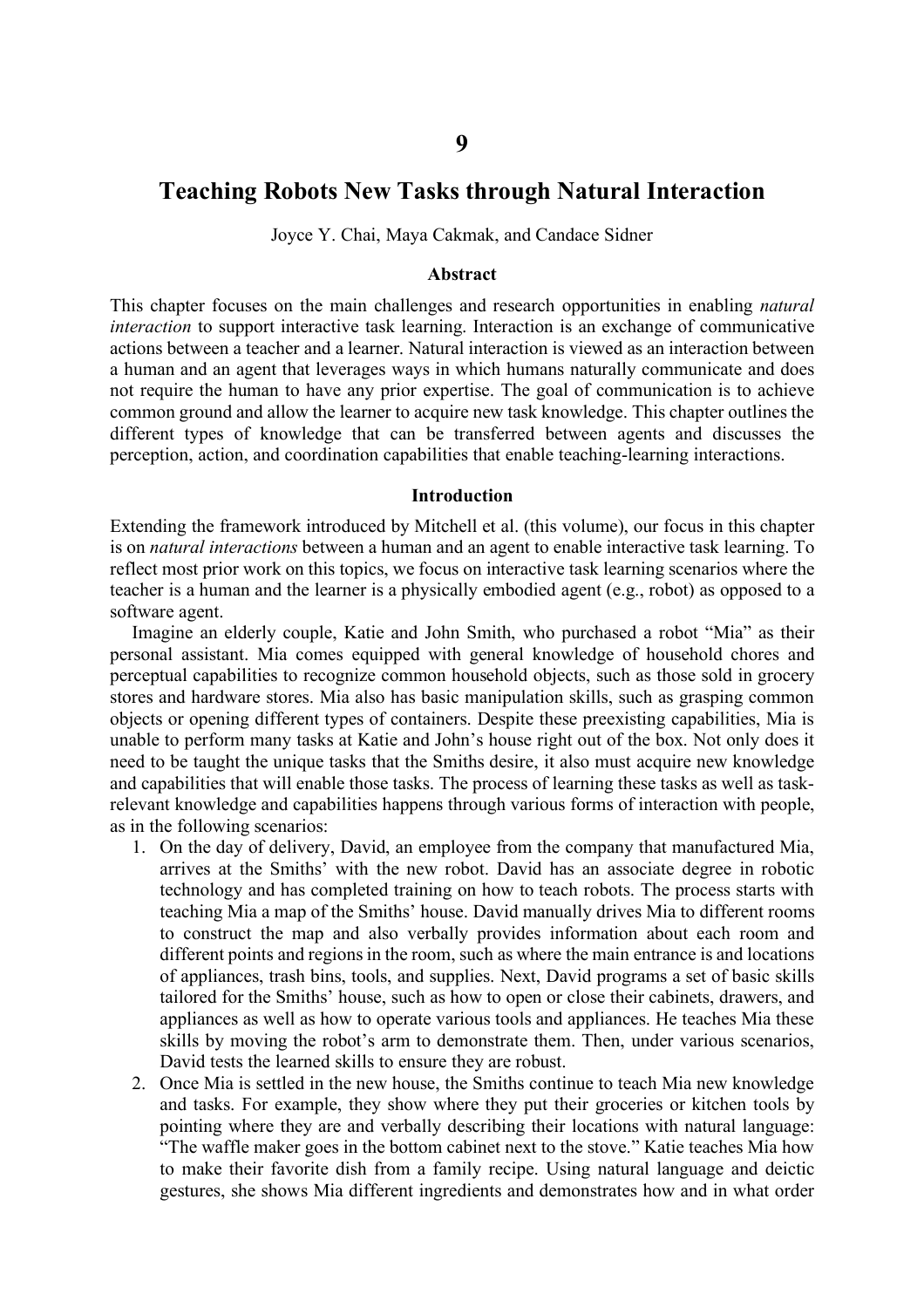to mix the ingredients. Mia sometimes has difficulty understanding Katie's instruction. For example, when Katie asks Mia to "*grind the onion*," Mia does not understand what "grind" means and subsequently asks Katie for further instructions. Katie then provides detailed step-by-step instructions to show Mia how to perform the action "grind": "*cut the onion in half, put them into the blender, and press the top button.*" By following Katie's instruction and observing the change of the onion, Mia learns the meaning of the verb "*grind*" with respect to how the corresponding action changes the physical world. Mia can now transfer this understanding and perform related actions, such as "*grind the carrot,*" assuming Mia understands what a carrot is. Through this type of interaction, Mia continuously optimizes its task performance based on feedback from Katie, such as "That looks slightly overcooked. Try reducing the baking time next time around."

- 3. For outdoor chores (e.g., a simple car maintenance task) John instructs Mia similarly to how he taught his son: John demonstrates to Mia how to (a) open the hood of the car, (b) check the engine oil, (c) check the radiator coolant and fill if needed, (d) check the windshield wiper fluid and fill if needed, and (e) replace the air filter if it is dirty. John and Mia both use language and deictic gestures to establish shared attention during the teaching-learning process. Once John explains and demonstrates "how to fill radiator coolant," Mia can apply the learned skill to "fill windshield wiper coolant." To teach the task, John uses conditional statements (e.g., "if the oil is below this line, then add coolant") and purposive descriptions (e.g., "you hold it *because the funnel is too big*," "put it *so that the screw comes through the narrow part*," or "place it right where the middle center opens into the screw *so that the screw goes through the middle hole where it's open*."). Mia extracts causal-effect relations and converts them into schemas to support action planning and execution. The process also involves learning background knowledge mentioned in conditional statements, such as a too large funnel, the air filter being dirty, the time needed to hold an object in place, or the colors of objects though demonstrations or examples.
- 4. To understand Mia's capabilities and limitations, the Smiths can ask Mia different questions about its knowledge and its representation of the shared environment and tasks. These questions not only include "what" questions, but also "why" and "how" questions to assess Mia's reasoning and decision-making capabilities. Mia also proactively communicates with the Smiths about its internal representations of the world and the tasks, as well as the underlying reasoning that might take place to reach certain conclusions or decisions. Mia can even teach the Smiths' grandson how to cook their favorite dish and how to do car maintenance.

These scenarios illustrate different types of natural interaction that humans can use to teach robots new tasks or task-relevant knowledge and capabilities: by performing the task themselves, by verbally or kinesthetically guiding the robot, or through situated language instructions and gestures. This natural interaction between humans and agents instantiates the general framework of interactive task learning, as shown in Figure 9.1. The human teacher has some *target task knowledge* in mind and intends to transfer this knowledge to the robot through various forms of interaction. Let  $S$  represent the set of states of the physical world relevant to the task and  $S_c$  represent the set of states of communication, such as the verbal utterances or focus of attention of the teacher at each step of the interaction. The robot learner perceives a *task-related world state*  $s \in S$  through its sensors and constructs a *communicative state*  $s_c \in S_c$ based on its perception of the teacher's communicative actions. Let A represent the set of taskrelated actions (e.g., pick up an object) and  $A_c$  the set of communicative actions (e.g., asking for confirmation for its interpretation of a world state) available to the robot through its effectors. At each step of the interaction, the robot needs to decide what *task-related actions*  $a \in A$  and/or *communicative actions*  $a_c \in A_c$  it should take, given its current state and learning goals. The sequence of states and actions that a robot goes through during interactive tasks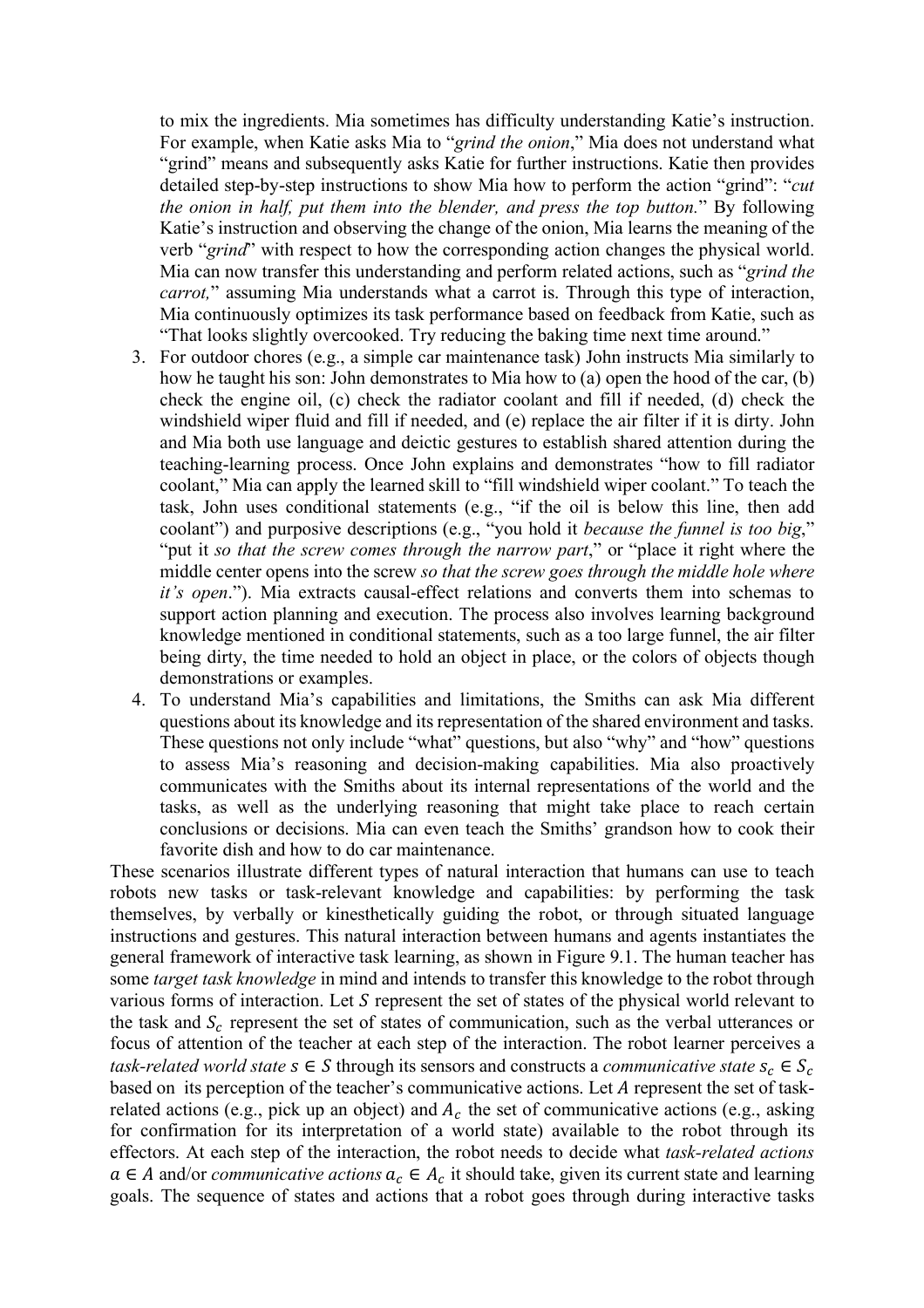learning constitutes its *interaction experience*. The robot needs to then extract *learning experience* from its interaction experience to obtain examples, specifications, and feedback from which it can obtain new *task knowledge*.

Enabling interactive task learning on robots through natural interactions requires a wide range of capabilities for perception, action, reasoning, learning, decision making, and communication. Here, we discuss the challenges and open questions associated with these capabilities. Specifically, we explore:

- 1. Forms of human teaching and the different kinds of knowledge that can be taught or learned through interaction.
- 2. Capabilities to perceive and infer task-related state and communicative state through sensors, including visual scene understanding, language understanding, and grounding language to visual perception (e.g., the environment, perception of human gestures, and perception of human actions)
- 3. Capabilities to act in the environment through effectors, including acting to manipulate the environment and communicating to the human during interaction.



**4.** Capabilities to manage and coordinate interaction and establish common ground.

**Figure 9.1** Extended two agent + world model separating task-related actions and communicative state and actions. Task-related states (S) and actions (A) are the minimal set of states and actions that an agent needs to perform the target task successfully. Communicative states  $(S_c)$  and actions  $(A_c)$  are what an agent needs to communicate to extract useful data and provide feedback for learning.

## **Types of Task Knowledge and Forms of Interaction**

Humans can learn new tasks from other humans through various means: watching each other perform the task, doing the task themselves accompanied by instructions and guidance, or conversing and imagining the task without performing any actions (e.g., acquiring a new recipe). Similarly, as illustrated in our example scenario, robots can learn from humans in analogous ways. During interactive task learning, task knowledge from human teachers (i.e., targeted task knowledge) is transferred to the robot learner.

As shown in Figure 9.2, in interactive task learning the robot needs to extract learning experience from interaction experience through interaction. The learning experience can involve examples of goal states, examples of action sequences that lead to a goal, or evaluations of action sequences generated by the robot. These different learning experiences can be expressed in terms of the physical world state (*si*), task-related actions (*ai*), and values assigned to them (*vi*). The goal of task learning is to extract different types of task knowledge such as task goal (e.g.,  $v(s) \rightarrow v$ ) and task procedure (e.g., a policy to perform the task  $\pi(s) \rightarrow a$ ) from these experiences. Different learning algorithms require specific types of experience data (e.g., direct policy learning requires sequences of state-action pairs). The role of the communicative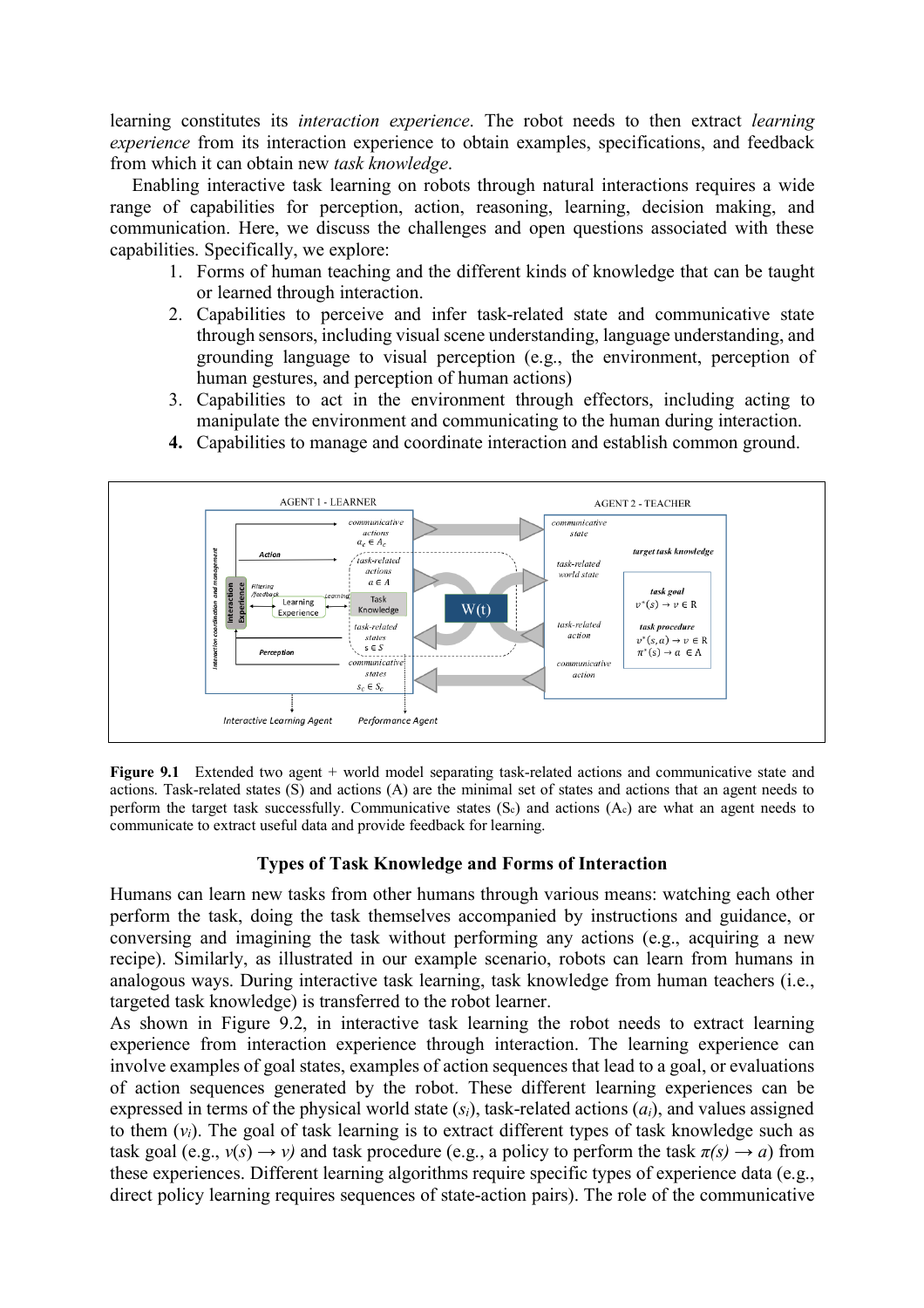actions is to extract this data from the unstructured stream of data that the agent experiences. For instance, communicative actions by the teacher might indicate the start and end of a demonstration to help the learning process, even though the communicative states and actions are excluded from the learning data. As we discuss next, the way in which task knowledge is transferred and the role of communicative actions in that process largely depends on the type of task knowledge.



**Figure 9.2** Interactive task learning is the process of converting the learning agent's experience into task knowledge. Different types of knowledge are learned from different types of example data.

### **Task Knowledge Types**

The main goal of task learning is to acquire *task knowledge*, which defines what a task is and provides sufficient information to permit the robot to perform the task on its own. There are different types of task related knowledge and capabilities (described later in this section) that can be acquired during interaction. As discussed by Laird et al. (this volume), task related knowledge often includes goals, actions, and constraints which define the problem space as well as procedural/policy knowledge which is needed to perform the task. In this chapter, we particularly focus on two types of task knowledge and their representations: *task procedures*  and *task outcomes.*

Task procedure information captures what the agent needs to do to complete the task, as shown in Figure 9.2. Most existing agent frameworks represent procedural information as a policy, which is a function that maps the perceived state to an action  $(\pi(s) \rightarrow a)$ . Such functions can be represented with many different types of classifiers or regressors and can be learned from examples. Process information can also be captured in more explicit forms such as plans, programs, Finite State Machines, or Hierarchical Task Networks. Although these different representations do not necesarily provide a full mapping of states to actions, they still capture procedural knowledge by specifying a sequence, a partial ordering, a schedule, or a hierarchical organization of actions in the context of a task. For example, Pardowitz et al. (2007) introduced task precedence graphs (TPGs) that capture ordering constraints between actions involved in a task. Similarly, Ekvall and Kragic (2008) represent tasks with a set of ordering constraints between pairs of actions. Alexandrova et al. (2015) use a flow diagram to represent tasks with actions that have pre- and post-conditions that can cause branching in the program. Huang and Cakmak (2017) use the general-purpose visual programming language, Blockly, to represent various tasks that branching and looping.

Task outcome information relates to the goals or desired outcomes of a task, independent of the process followed to achieve them. This is different from the actual outcomes when performing a task (which can be expected or uninteded). Task goals are often captured by the reward or value functions associated with states and actions, assuming the agent is maximizing reward or value. In practice, task goals might be easier to express in terms of world states in which the task is considered complete; for instance, a conjunction of state variables that need to be true or other arbitrary functions that evaluate a given state in terms of whether the goal is achieved. A value can then be associated with each state based on how close they are to a goal state. The task "tidy up the living room," for example, could be specified with the list of items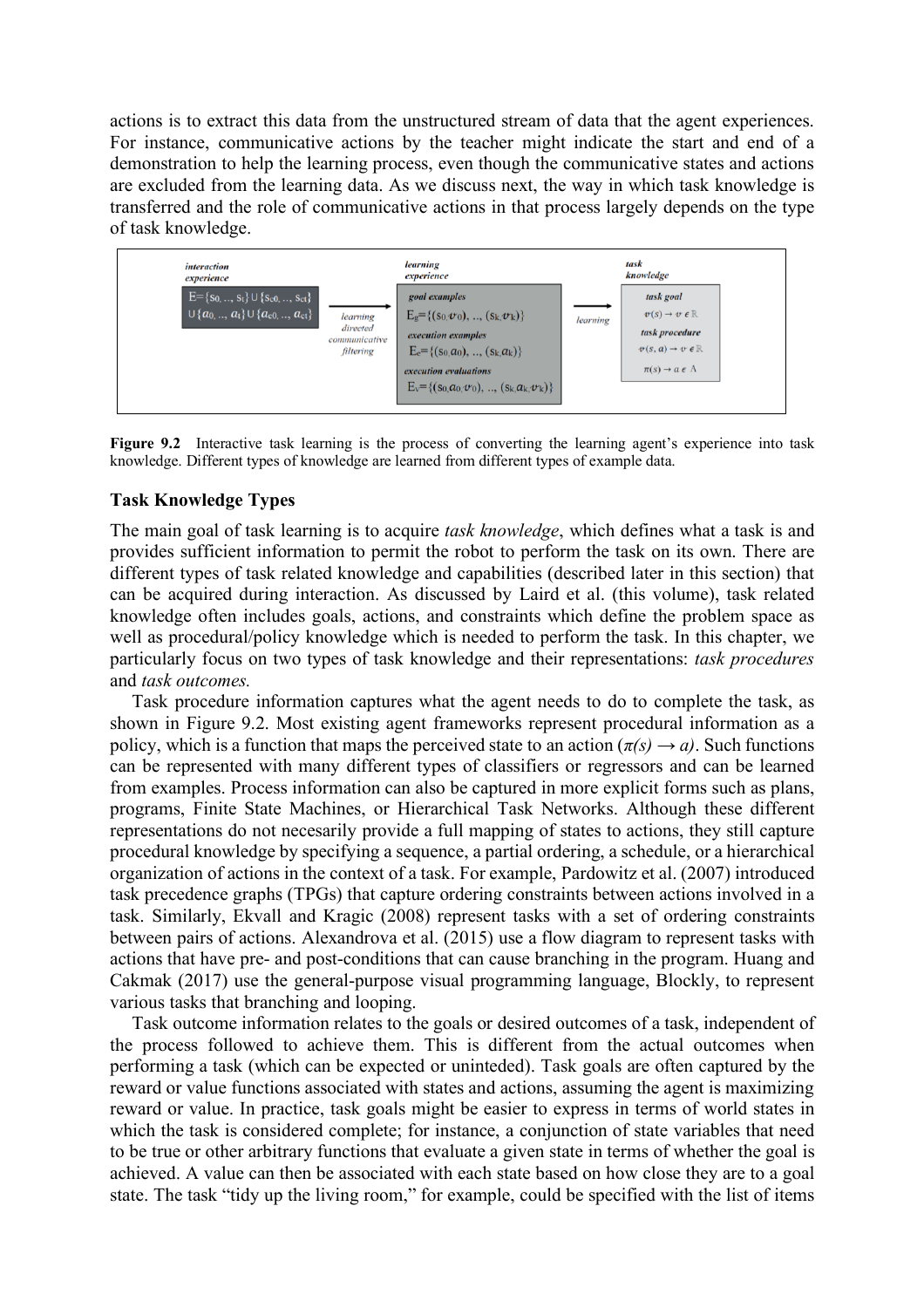in the room and their desired locations, without any information on how to get them there. Such a representation was used by Chao et al. (2011) to represent simple object re-configuration tasks. The ability to carry out tasks based solely on specified goals often requires the robot to have planning capabilities.

Some task representations involve combinations of process and outcome information. For example, a recipe for a particular dish specifies not only a sequence of actions but also mentions what to expect at the end of the process or when a task is considered complete.

### **Forms of Interaction in Transferring Task Knowledge**

There are many forms of interaction that enable transfer of task knowledge. Our focus here is on two key types of information transferred in those interactions: *demonstrations* of the task or direct *specifications* of task constraints or properties.

 In learning task processes from **task demonstrations**, multiple demonstrations provide alternative ways of achieving the same task (Argall et al. 2009). Different task representations capture this information in different ways. For example, a partially ordered plan captures alternative orderings of low-level actions. Hence different demonstrations of the task might involve a different ordering of actions. Similarly, a program with conditionals and loops captures alternative ways of performing a task, depending on a perceivable "condition" or different numbers of repetitions contingent on user-specified or environmental parameters. Different demonstrations of such tasks will involve alternative traces of the program.Task outcomes can also be taught by demonstration. Multiple examples provide variations of the states in which the task is considered successfully completed. One of the key computational challenges is to identify parts of the state that are relevant/irrelevant for the task. It is therefore important for demonstrations provided by the teacher to involve such variations.

 Tasks can be demonstrated through different forms of interaction, for example, by the teacher performing the task, or provided directly to the robot, with guidance from the human teacher

- In tasks performed by humans, one of the most intuitive ways to demonstrate a task is for a human to perform it herself. For the robot to learn from this type of demonstration, the robot must be able to perceive the human's actions and/or the effects of human action on the environment. Perception of human actions can be facilitated through external sensors or wearable sensors on the human. Once a robot perceives human actions, they need to be mapped to corresponding robot actions. This is referred to as the retargeting problem. In some cases, perception of actual actions is not necessary, as long as the robot can detect the state changes that result from the task demonstration and learn the task based on that information (Baisero et al 2015; Mollard et al 2015).
- For tasks performed by a robot with guidance from human, the human teacher demonstrates a task to the robot by guiding it through the task. This mode of teaching bypasses the retargeting problem but requires the teacher to have a good understanding of the robot's action capabilities. The guidance to the robot can be provided in various ways, from kinesthetic movements to verbal instructions:
- *Kinesthetic guidance* involves physically holding the robot and moving its manipulators to perform the task (e.g., Akgun et al 2012; Phillips et al 2016).
- *Natural language guidance* involves instructing the robot on what to do to perform the task. Mohan et al. (2012) and She et al. (2014), for instance, use step-by-step language instructions to teach new tasks to a robot.
- *Multimodal language guidance* uses multimodal instructions (speech and gestures) to guide a robot through the task.
- *Gestures* often serve to reference parts of the environment.
- *Joystick-based guidance* involves driving the robot and triggering prespecified actions with the help of a special device to perform the task.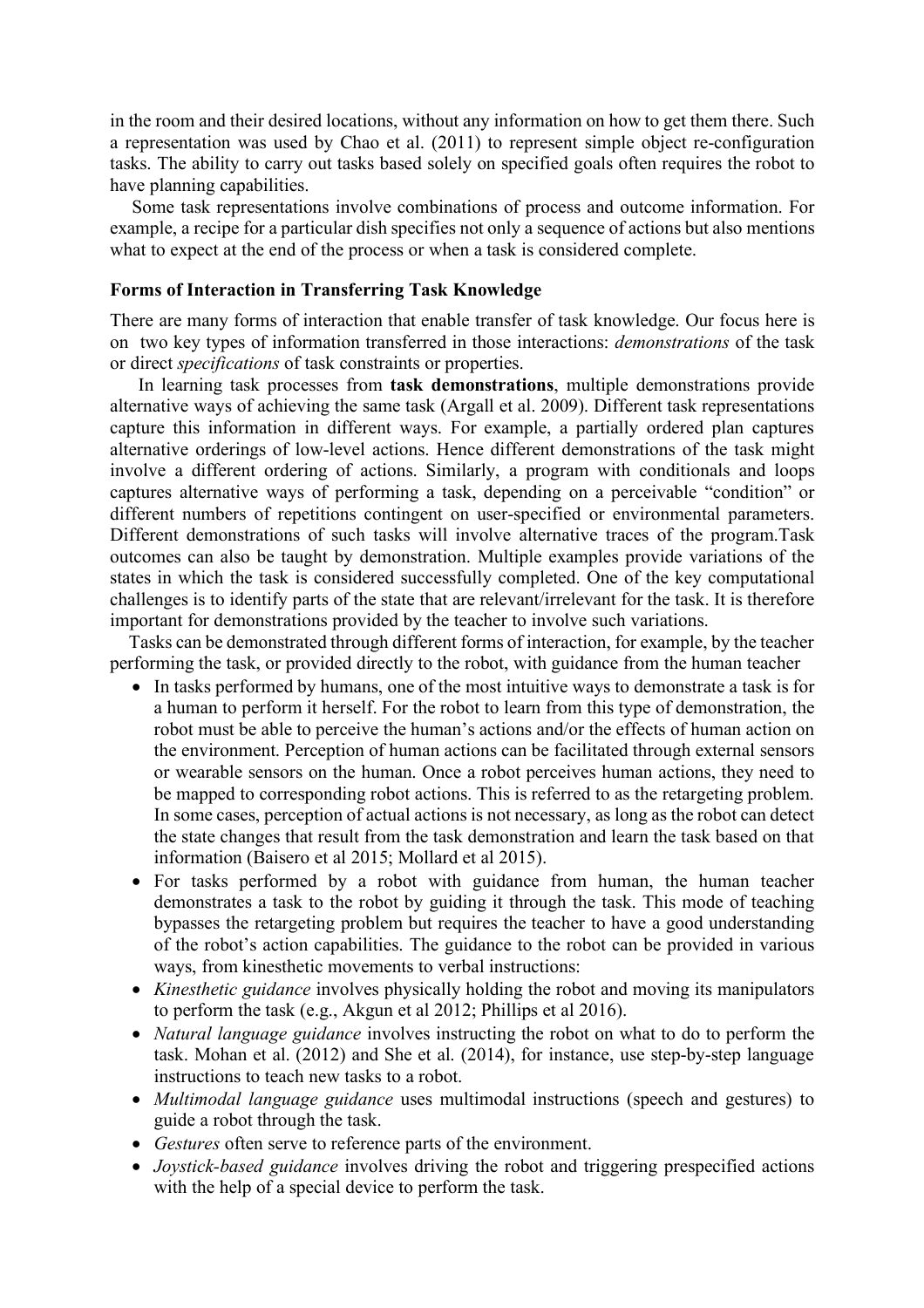• *GUI-based guidance* employs a graphical interface to control the robot and trigger prespecified actions to perform the task.

In **task specifications**, alternative ways of achieving a task are directly specified by the teacher in a format compatible with the robot's task representation. For example, for a partially ordered plan representation, the teacher might verbally state:

First *bring all of the ingredients and tools* to the kitchen counter (in any order). Second, pour *all the dry ingredients* into the mixing bowl (in any order).

While teaching by demonstration inevitably involves a particular ordering of the actions and hence requires multiple demonstrations to capture order invariances, direct specification provides an efficient way to provide the same information. Similarly, if the representation is a program, the user can directly specify loops or conditionals by literally writing a program or verbally specifying those with instructions like:

Insert a toothpick into the center of the cake. If it comes out clean, take out the cake; otherwise continue to bake. Alternatively, for each cup on the muffin pan, pour until  $\frac{3}{4}$ full.

Similarly, direct specification of task goals involves the teacher directly indicating parts of the world state that are relevant or irrelevant to the robot's task, rather than trying to exemplify variations of positive and negative goal states. For example, the teacher may verbally describe the desired goal state when teaching a robot to set up a table:

The red bowl should be on top of the green plate and the napkin should be to the right of the plate.

Task specifications can be provided through natural language or graphical user interfaces (GUIs):

- *Natural language specifications* involve the use of language to directly specify certain properties or constraints about the task representation. For example, Cantrell et al. (2012) use natural language to specify precondition and effects of action schemas for task planning.
- *GUIs* can be used to specify properties or constraints about a task being taught to a robot.

Humans often combine these two means of communicating task knowledge (demonstrations and specifications). For example, a teacher might demonstrate the physical act of adding different ingredients to the mix in a particular order as part of teaching a recipe, while verbally specifying partial ordering constraints by saying: "Add all dry ingredients in any order." Similarly, a person might set up the table themselves to show an example of how they want the table to be set up, but then specify invariance constraints by saying "The salt and pepper can be anywhere in the center area of the table." In any case, regardless of the specific form of interaction, during learning, symbolic representations of human inputs (e.g., GUI, natural language) need to be tightly grounded to the robot's internal representations of perception and action.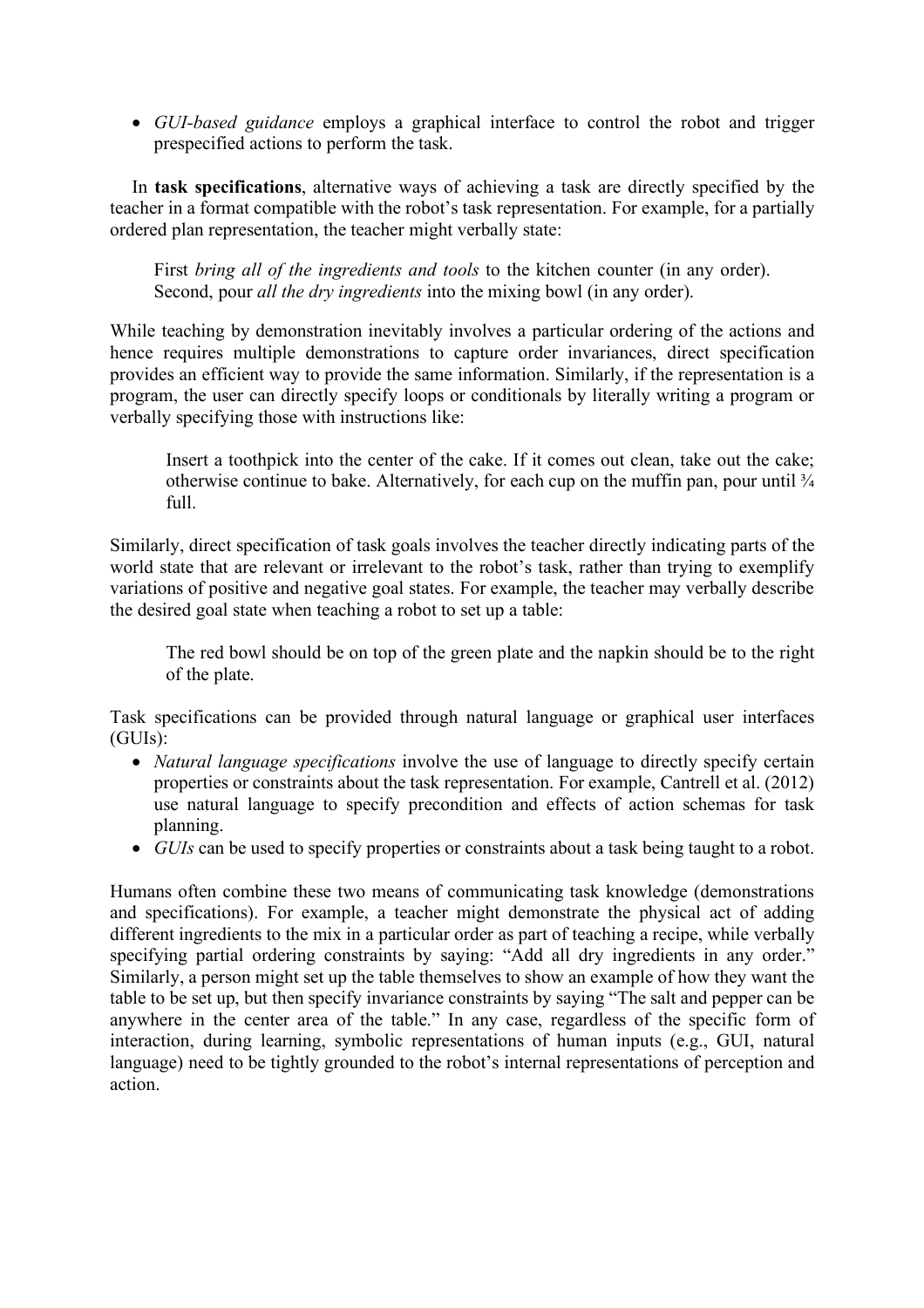## **Task-Relevant Background Knowledge and Capabilities**

When we speak about a robot learning new tasks, we often assume that the robot has the necessary background knowledge and capabilities. The ability to perform new tasks, however, might equally be due to the acquisition of other knowledge or capabilities, not solely due to newly acquired task knowledge. Hence, the ability to acquire these different kinds of background knowledge and capabilities through interactions is also highly relevant for task learning. For example, the capabilities of a robot that already knows the task of sorting objects, based on different properties, can be expanded by the acquisition of new perceptual capabilities (e.g. the ability to detect new object properties) or new action capabilities (e.g. the ability to manipulate new types of objects). We identify the following four types of knowledge and capabilities relevant for task learning:

- 1. *Perception capabilities* refer to the ability to perceive the task-relevant environment and interpret human language, including:
	- state and actions of humans,
	- state, properties, and affordances of objects,
	- scene composition (surfaces, objects, humans, and their relationships),
	- changes of the state that occurred to the environment, and
	- state of communication such as communicative intent and focus of attention.
- 2. *Action capabilities* refer to lower-level policies that control a robot's actuators to carry out tasks and/or communicate with humans. These include capabilities that allow robots to:
	- navigate the environment,
	- manipulate objects in the environment, and
	- communicate with humans in the environment.
- 3. *Linguistic knowledge* concerns the meanings of words and phrases. For physical robots (which need to sense from and act upon the physical world, as opposed to the symbolic world), this knowledge cannot be purely symbolic as in a dictionary or thesaurus. Word semantics need to be grounded to the robot's sensorimotor skills.
- 4. *World knowledge* captures any other task-relevant knowledge about the world and how the world works, including.
	- *Facts* about the world and the robot's task environment: "My owner's name is Katie Smith" or "I was built in 2017."
	- *Common-sense knowledge* allows a robot to reason about how to achieve task goals (Tenorth and Beetz 2009; Al-Moadhen et al. 2013): to "boil the water," the water must first be placed in the boiling pot.
	- *Action knowledge* captures the existing knowledge about subtasks and subgoals previously acquired or learned. Formal action models capture preconditions and effects of actions (Fox and Long 2003). Preconditions specify world states in which the action is applicable; effects specify the expected changes to the world state.
	- *Domain knowledge* corresponds to information specific to a particular task environment or user that a robot needs to perform its task. For example, a robot that performs object deliveries to hotel rooms needs to have a map specific to the hotel within which it is deployed, with room numbers annotated on the map.

Some of these knowledge and capabilities can be programmed into a robot, they can also be acquired through interactions with humans although the means of acquisition is less clear than that for task knowledge.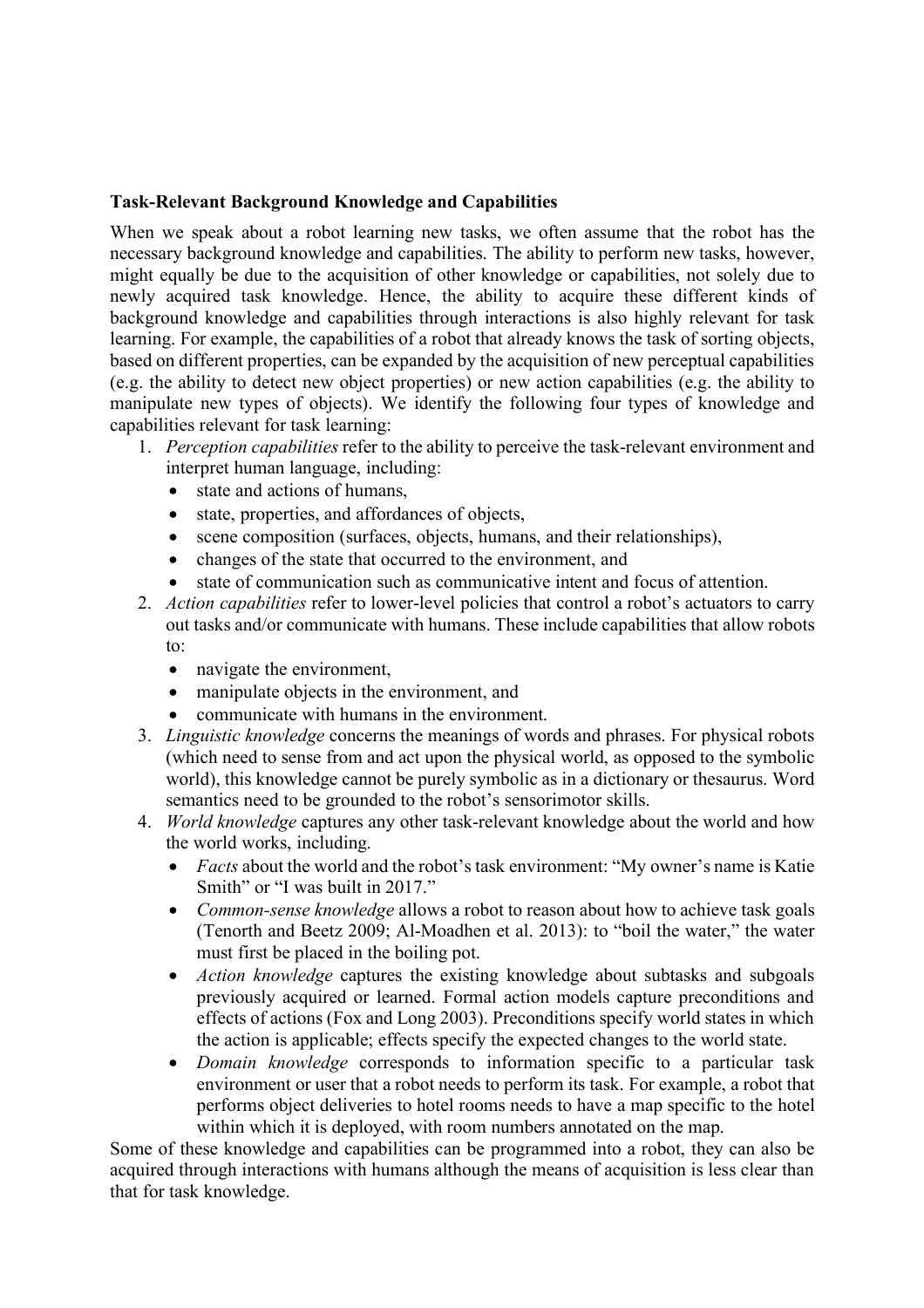### **Forms of Interaction for Learning Task-Relevant Knowledge or Capabilities**

The types of interactions that support acquiring task-relevant knowledge and capabilities are similar to those involved in learning the task itself. As shown in Table 1, the forms of interaction often depend on the kind of knowledge or capabilities to be learned. For example, to help train the robot's visual perception capabilites, the teacher may use language descriptions and also show target objects from different angels. To acquire the navigation map, tele-operation (e.g., through joystick guidance) can be employed as well as language descriptions. Acquisition of low-level action knowledge (e.g., lower-level policies to generate trajectories) may benefit from kinesthetic demonstration whereas higher-level task knowledge (e.g., partial orderings) may best benefit from language instructions. Linguistic knowledge certainly involves the use of language, which is often combined with deictic gestures or action demonstrations because the semantics of words need to be grounded to visual perception and the change of state in the physical world.

| Knowledge                  | <b>Example forms of interaction</b>                                                                                                                                                                                                                                                                                                                                          |  |  |  |  |
|----------------------------|------------------------------------------------------------------------------------------------------------------------------------------------------------------------------------------------------------------------------------------------------------------------------------------------------------------------------------------------------------------------------|--|--|--|--|
| Perception<br>capabilities | Natural language and deictic gestures to teach labels of objects and indicate<br>$\bullet$<br>their relations<br>Natural language to specify object affordances<br>٠                                                                                                                                                                                                         |  |  |  |  |
| Action<br>capabilities     | Kinesthetic demonstration to teach low-level control policies to generate arm<br>$\bullet$<br>trajectories or navigation strategies                                                                                                                                                                                                                                          |  |  |  |  |
| Linguistic<br>knowledge    | Natural language combined with deictic gestures to teach nouns and<br>$\bullet$<br>adjectives<br>Natural language combined with action demonstration to teach action verbs<br>$\bullet$                                                                                                                                                                                      |  |  |  |  |
| World<br>knowledge         | Natural language to specify order constraints among sub-actions<br>$\bullet$<br>Natural language to specify causality (i.e., precondition and effect) of an action<br>٠<br>Demonstrations performed by the human to show how basic actions/verbs<br>$\bullet$<br>change the state of the world<br>Joystick guidance to build a map of the robot's environment for navigation |  |  |  |  |

|  |  | <b>Table 1</b> Example forms of interaction for different types of knowledge |
|--|--|------------------------------------------------------------------------------|
|  |  |                                                                              |

### **Open Questions in Enabling Effective Task Learning Interaction**

### *Teaching presupposed task-relevant knowledge*

While previous work has investigated the acquisition of many types of task-related knowledge and capabilities, the acquisition of common sense world knowledge in task learning has largely gone unexplored. In human-to-human interactions, knowledge about the world and the domain is often presupposed. The speaker and the listener believe they share the same kind of world knowledge, so it does not need to be explicitly stated. However, in human-robot interactions, huge discrepancies in world knowledge can exist between humans and robots. Often, the robot does not have sufficient background knowledge to learn a new task. Thus human teachers need to be able to assess what kind of background knowledge the robot has and to teach the robot background knowledge pertinent to the task at hand. What sort of background knowledge must a robot possess? For example, the result states of basic action verbs are not usually specified, and humans naturally take them for granted. Existing verb semantic models (such as Verbnet, FrameNet) and preexisting knowledge bases (e.g., Google's Knowledge Graph, Freebase, among others) offer sources of information, but not at the level of detail required for the robot to understand the very basic principles about the conditions for their actions (e.g., "put A on B" requires A generally smaller and lighter than B) and how their actions may change the world (e.g., slicing a cucumber may lead to the change of the shape, size, and pieces of the cucumber).

Thus, it is important to understand *what a human must teach a robot about the domain of a task.* Some background knowledge (e.g., time as duration, units of time, and time relations) may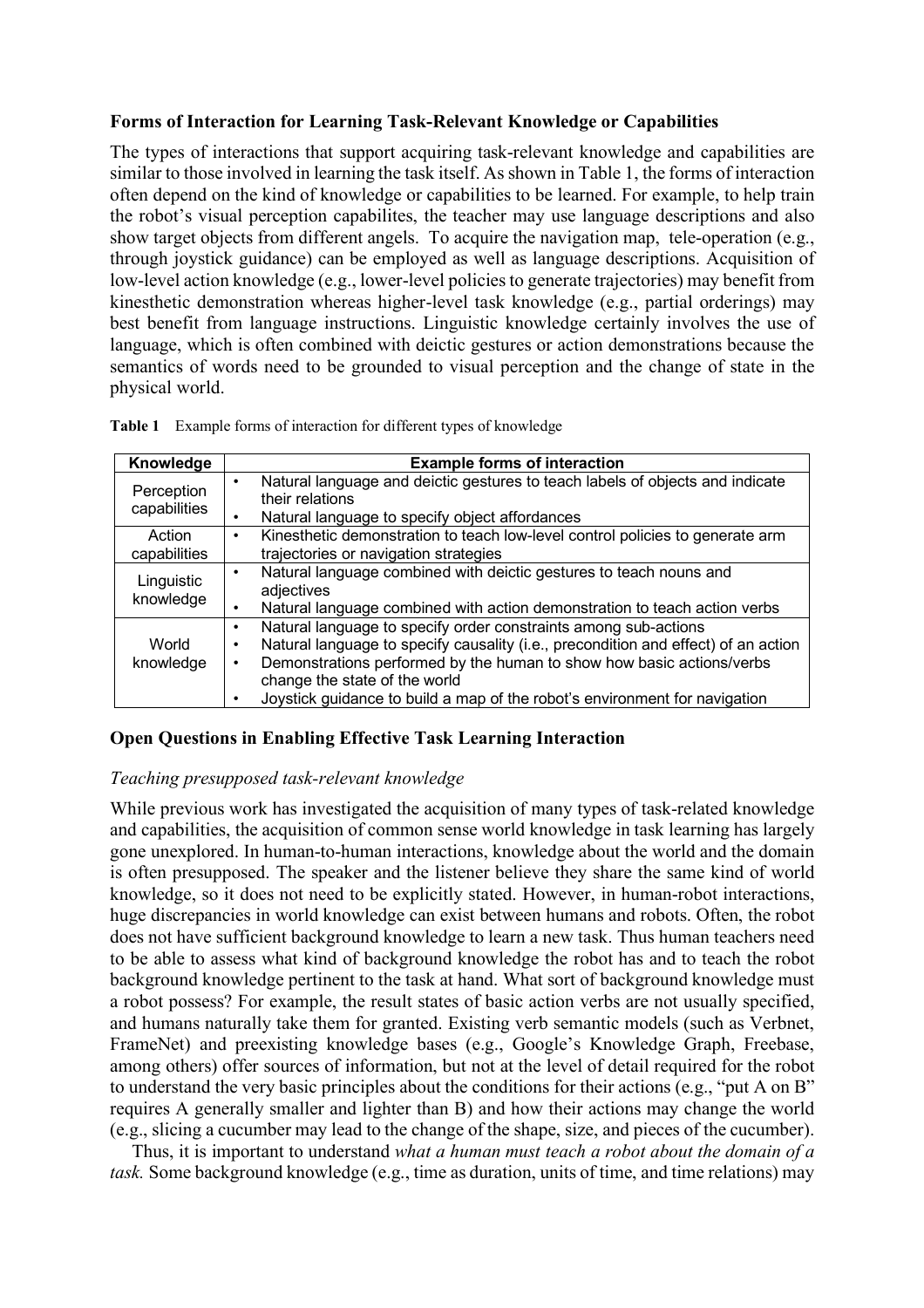be best taught once for many domains, but much human knowledge is domain specific. Learning domain-specific knowledge will lead to a whole new set of research questions:

- How does the human know what knowledge the robot (e.g., sub-actions) has so that it can be used to teach new tasks?
- During task learning, what signals indicate the lack of background knowledge and clarify when human teaching is required?
- How can existing resources be leveraged to acquire the correct level of background knowledge during teaching?
- What level of granularity should background knowledge be taught by a human?
- How should background knowledge be represented and used for effective reasoning and inference?

### *Combining different forms of interaction for task learning/teaching*

Most previous work on task learning has focused on a single form of interaction for teaching. Except for a limited few (Rybski et al. 2007; Niekum et al. 2015; Kirk et al., 2016; Mohseni-Kabir et al. 2018), techniques that combine language, dialogue, and action demonstration to teach complex tasks are in critical need. As discussed above, different forms benefit different types of knowledge. In addition, as the situation changes (e.g., the lighting situation changes from being good to poor), the form of interaction may need to adapt (e.g., switch from visual demonstration to language instruction). Thus we need to know *how to seamlessly combine and adapt different forms of teaching to enable the most effective teaching*. Is combining and adapting a problem for human teachers or a problem for robot learners? The answer is both.

### *Teaching Humans How to Teach Robots*

After working with a robot, an experienced human teacher—in our scenario involving Mia, this would be David, the employee from robotic manufacturer—should be able to discern which form of interaction is necessary to teach a specific kind of knowledge to meet specific circumstances. Experienced human teachers should know when to provide a particular kind of feedback (such as reward or punishment) so that the robot can learn from such feedback and adjust its behaviors to maximize future rewards. Experienced human teachers may also apply scaffolding, intentionally vary the situation, and design different experiences for the robot to learn the task and aspects associated with the task.

Thus, similar to the setting in human skill learning, human teachers' behaviors and experience have a massive influence on the success of robot task learning. *How, then, should we train a new generation of human partners/teachers, so that robots can be effectively taught through their collaborations*?

### *Enabling Robots to Engage Proactively in Learning*

We cannot expect that every human partner will be capable of identifying and employing the most effective means to teach the appropriate kind of knowledge. Thus a robot needs to be able to share the burden of selecting effective strategies. A crucial issue, not yet studied, is: *How can a robot be made to be aware of its own learning situation—one in which it is capable of communicating to the human its limitations and proactively requesting the right kind of teaching from the human?*

### **Capabilities to Perceive the Environment and Human Inputs**

The ability to perceive the environment and human inputs as well as to infer current task-related states and communicative states is fundamental to interactive task learning. A robot must be able to recognize task-relevant objects in the environment, the change of the environment cause by an action, task demonstration from humans, and verbal and non-verbal human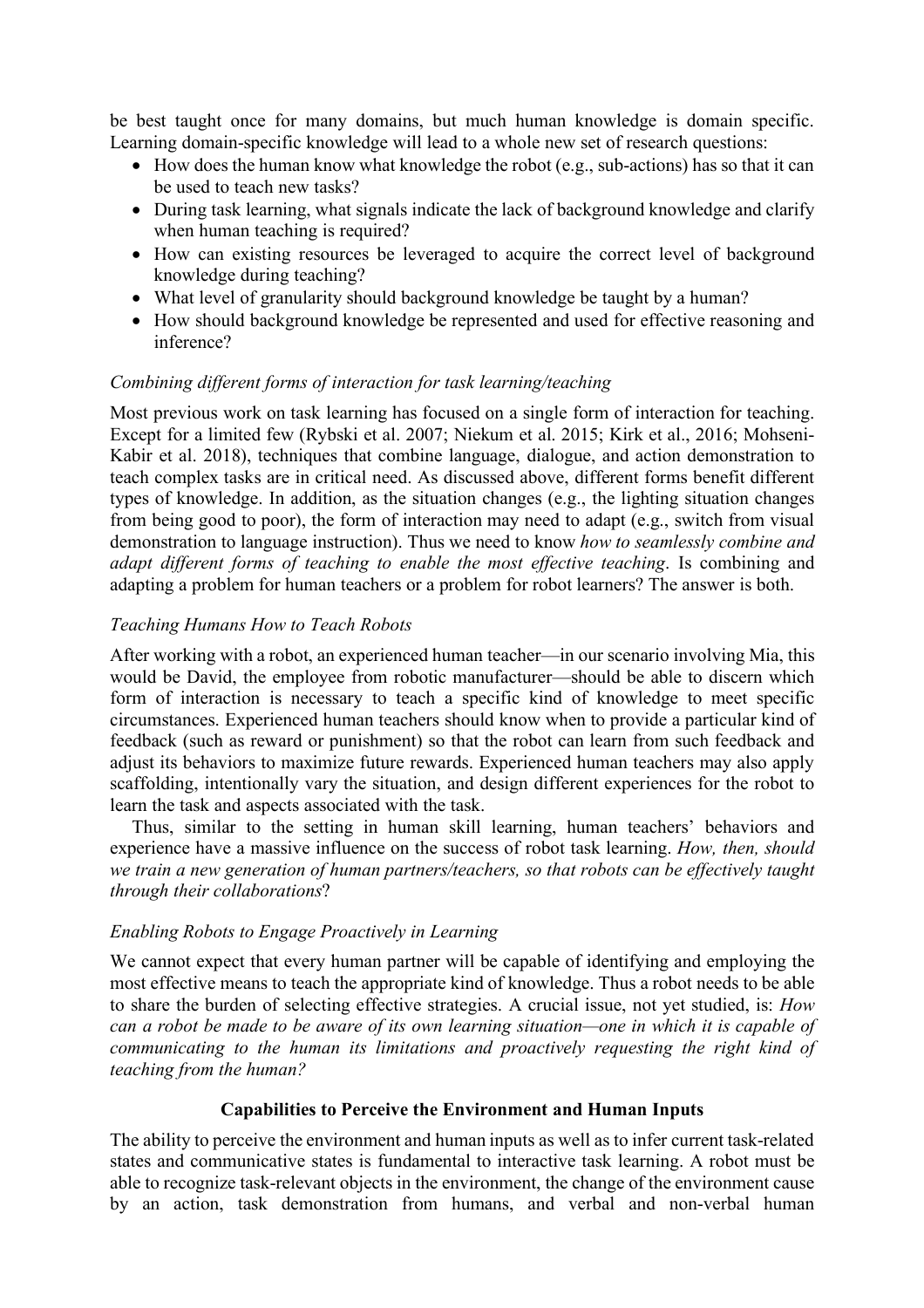communicative behaviors. It must also be able to infer human intent, interpret instructed actions and their involved objects, and derive task structures by grounding language to perception.

### **Visual Perception**

Performing or learning tasks inevitably requires an understanding of objects and environments integral to the tasks. This includes objects, their properties, fluents (i.e., attributes which can potentially change), and relations, as well as an understanding of external actions and how they may have changed the perceived state of the physical world. As humans can perform actions to teach robots and apply nonverbal modalities (such as deictic gestures, iconic gestures, and gaze directions) to facilitate communication, the robot should also have the capability to recognize the state and actions of its human partners.

Acquiring perceptual capability has been the main research goal for the computer vision community. Most of the learning algorithms for perception are trained offline and rely on large training data for object recognition, activity recognition, etc. Recent years have seen significant progress on recognition of common objects from static scenes (e.g., images) (Grauman and Leibe 2011). However, in a dynamic scene such as is encountered in task learning, object tracking and human action recognition still face many challenges (for recent reviews, see Aggarwal and Ryoo 2011; Sargano et al. 2017). In addition, during task learning, it is likely that neither relevant computer vision models nor sufficient data are available. Thus, it is critical for the robot to continuously acquire new models for object recognition through interaction with its human teacher. The teacher can use language to provide the name, the object type, and related properties to a perceived object in the environment. However, the ability to efficiently learn a generalized model (e.g., for object recognition) that can be applied in new situations still faces many challenges. Some key research questions include:

- *How can a robot learn reliable models based on a small number of examples with limited human supervision during interaction?*
- *How can it transfer and adapt models learned from previous experience to a new situation (e.g., transfer learning), perhaps with limited human intervention?*

## **Language Understanding**

Language serves as a main mode of interaction in interactive task learning. From a human's linguistic utterance, the robot needs first to understand the underlying intent of the teacher (e.g., whether it is to teach the robot a new step or to correct the robot's current understanding of a learned step/action). When a referring expression is involved, the agent needs to understand what entities, from the interaction discourse or the shared environment, are being referenced. When the utterance describes some task steps, the agent needs to understand what actions are specified and what participants are involved (e.g., agent, patient, instrument, source, destination, etc.). The robot also needs to be able to extract any information from the utterance that specifies preconditions, effects, and constraints (e.g., temporal orders) associated with actions and tasks. To help achieve the above-mentioned abilities, recent advances in natural language processing—particularly in syntactic parsing, semantic processing, and discourse processing—can be applied (Jurafsky and Martin 2008). In the event that the robot cannot successfully understand human utterances, dialogue can clarify human intent and disambiguate different interpretations of linguistic expressions.

In situated interaction, language communication is often accompanied by other nonverbal modalities, such as gesture. Deictic gestures (e.g., pointing to objects in the environment) and iconic gestures (e.g., waving hello or indicating an action or a particular type of object) are vital to an understanding of the teacher's intent. Pointing gestures are essential to task instruction because the array of objects in a task (which may be difficult to describe verbally) lead to the need to point at them rather than rely solely on language descriptions. Matuszek et al. (2014), for example, combine language and gesture to interpret directives in human-robot interaction.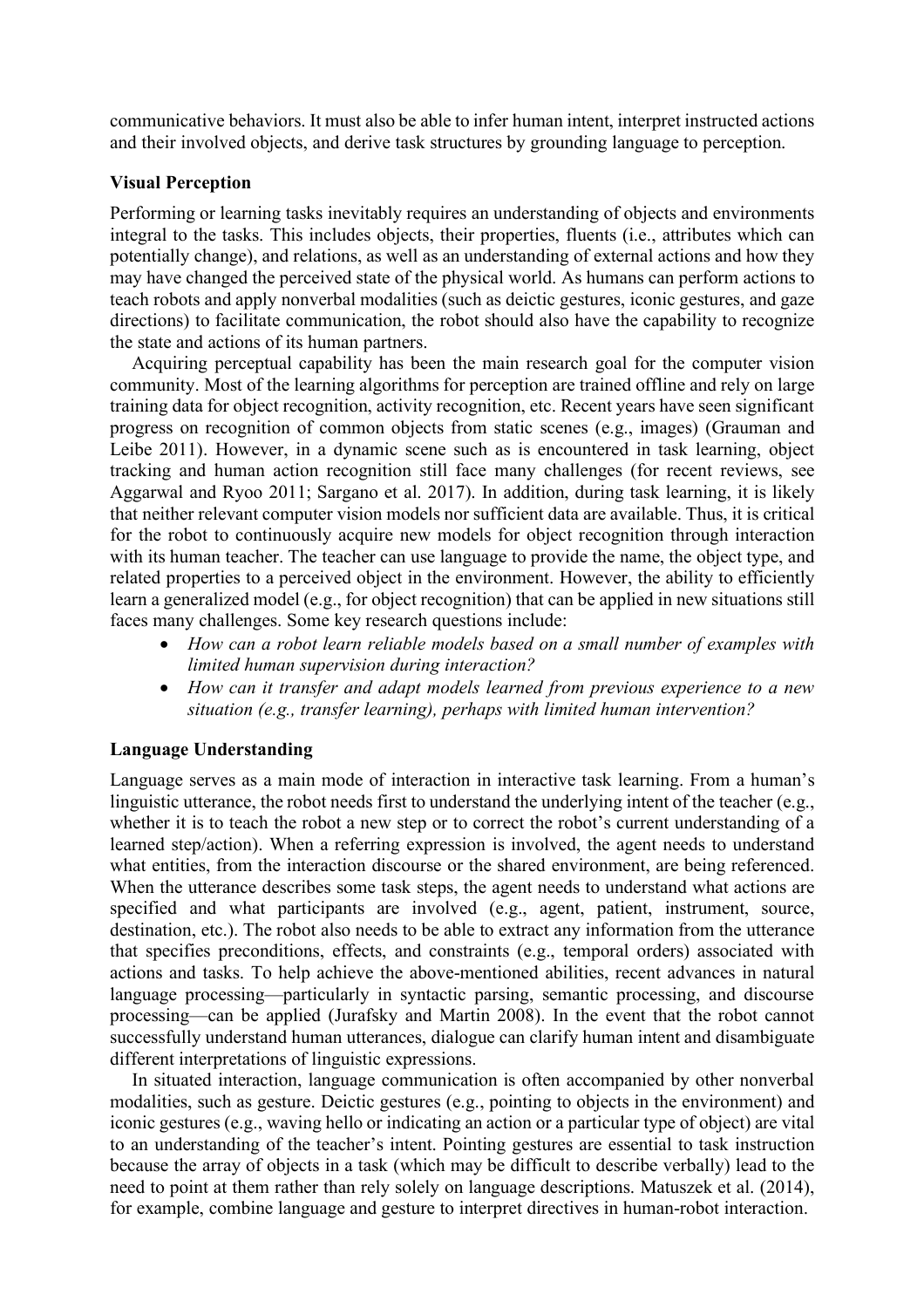Speech communication is perhaps one of the most natural means of interaction in task learning. Speech recognition has made significant progress over the last decade. More recently, advances in deep neural networks have made it possible for machines to achieve recognition performance on par with human performance. At the time of writing this article (June 2017), Google reported a 4.9% word error rate in recognition while human performance is estimated to be around 4% word error rate (Saon et al. 2016). Although encouraging, these results were often obtained based on offline benchmark data. Thus, it is not clear whether the same performance can be attained in a real-time, interactive, and unconstrained environment. *How can recent advances in speech recognition be successfully applied to real-time interactive systems for task learning*?

Unlike traditional natural language processing, to enable communication with physical robots, linguistic knowledge must go beyond pure symbolic representations, as in a dictionary or thesaurus. The meanings of words need to be grounded to the robot's internal representations that are connected with sensors and effectors. Concrete nouns, for instance, need to be grounded to the types of objects or object attributes perceived from the environment (e.g., color words grounded to color histograms). Adjectives are often grounded to the perceived attributes (e.g., the size of the bounding boxes, the weights of an object) and fluents (e.g., door open or closed, box open or closed). Verbs need to be grounded to the underlying action representations, which can be accessed by the robot's control system to plan and execute the corresponding actions. On one hand, existing knowledge of grounded word semantics will be applied to ground language to perception and action (discussed in the next section). On the other, as new words are often encountered during interaction, they should be acquired continuously through situated interaction (Mohan et al. 2012). When a situation changes (e.g., a change in the environment), the learned word representation may not fit the new situation (e.g., a lighting change in the environment may affect grounded word models for color words). Thus, it is important word models need to be adaptable to new situations (Liu and Chai 2015; Thomason et al. 2015).

### **Grounding Language to Perception**

The capability to ground human language to the perceived physical environment is particularly important for task learning. Suppose a human teaches the robot how to boil water by demonstrating to the robot how to achieve this task through step-by-step instructions: *pick up the pot, fill the pot with water, boil the water,….* To learn how to perform this task, the robot must first understand what perceived objects are involved in each step of instruction by grounding the arguments of action verbs, such as the noun phrase *the pot*, to the perceived objects in the environment.

This task of grounding language to perception of the environment has received an increasing amount of attention (Mooney 2008; Tellex et al. 2011; Krishnamurthy and Kollar 2013; Yu and Siskind 2013; Matuszek et al. 2014; Tellex et al. 2014; Yang et al. 2016). Most previous approaches first process language and vision separately, and then integrate the partial results together. In a dynamic scene with ongoing activities, computer vision algorithms still have difficulty reliably recognizing and tracking objects and actions; this leads to a bottleneck in grounding language to vision. Recent deep learning approaches directly fuse raw features from language and vision and have achieved state-of-the-art empirical results on applications such as caption generation from images/videos and visual question answering. These approaches, however, require a large amount of training data. *To integrate language and vision in the context of interactive task learning, what would be the optimal architecture?*

Another line of recent work has explored causality modeling for action verbs (Gao et al. 2016). Here the idea is that knowledge of how concrete action verbs (e.g., cut, slice, pick up, etc.) might alter the world can drive visual detection. For example, from the directive "slice the cucumber," knowledge about expected changes to the cucumber will provide high-level guidance to look specifically for grounded objects with relevant features (or the change of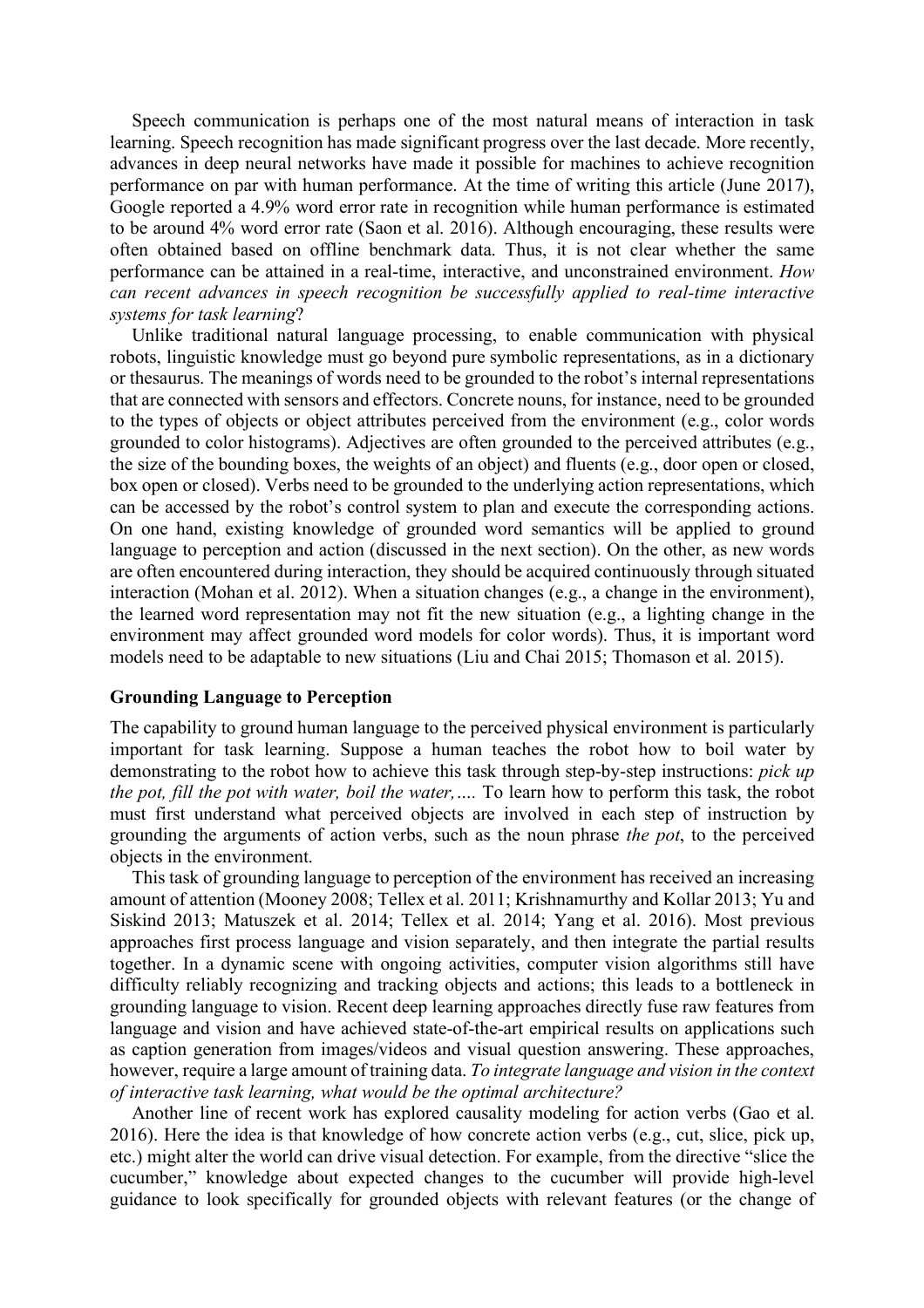features) in the visual scene. Recent work has also explored common-sense physical knowledge about objects that are implied by action verbs (Forbes and Choi 2017). For example, "he threw the ball" implies that "he" is bigger, heavier, and faster than "the ball." This kind of implicit knowledge can potentially provide additional cues to ground language to perception.

### **Capabilities to Act and Communicate**

Enabling a robot to learn new tasks requires action capabilities to carry out task-related actions as well as actions that facilitate communication. These capabilities span a wide range, from navigation and manipulation to communication.

## **Task-Related Actions and Grounding Language to Action Representation**

A robot's action capabilities can be based on manually designed and tuned controllers, as well as policies learned from human demonstrations or through reinforcement learning. In some robotic applications, it is essential for the robot already to possess all of the action capabilities needed to complete a task. For example, previous work in the robotics community aimed to translate natural language instructions to robotic operations (Kress-Gazit et al. 2007; Spangenberg and Henrich 2015), but they were not designed for learning new actions or tasks. In other cases, tasks and actions can be learned simultaneously. For example, Mohan and Laird (2014) developed a system where a robot can learn a hierarchical representation of a new task based on linguistic interaction with the human. Similarly, Liu et al. (2016) applied grammar induction to learn a hierarchical and/or graph representation for a new task from human's language instructions and visual demonstrations.

To support action learning from language instructions, recent work has begun to explore the connection between semantics of concrete action verbs and action planning (She et al. 2014; Misra et al. 2016) and explicitly represented grounded verb semantics as desired goal states of the physical world as a result of the corresponding actions. Such representations are learned based on example actions demonstrated by the human. For example, a human may teach the robot how to "boil water" by issuing step-by-step language instructions which the robot knows how to perform: "move to the kettle, grasp the kettle, move to the stove, …" By following these steps, the robot will experience the change of the physical world. By capturing the differences between the goal state and the initial state, the robot is able to acquire the semantics of the verb frame "boil (water)". Once acquired, these grounded representations will allow the robot to interpret verbs/commands issued by humans in new situations and apply planning to execute actions. One limitation of previous work is that the algorithms were mainly developed based on simulations (e.g., simulated Baxter robots). Except for a few (e.g., She and Chai 2017), uncertainties from the environment were largely ignored. However, the world is full of uncertainties at various levels: from motion planning to perception and language grounding. To extend task learning from language instructions to the physical world, it is paramount to address *how to integrate uncertainties at multiple levels together, so that new actions associated with concrete action verbs can be learned*.

## **Verbal and Nonverbal Communicative Action**

Separate from its task-related actions, a robot will need to perform communicative actions to facilitate its learning/teaching interactions. In situated interaction, both verbal and nonverbal modalities are available for the robot to communicate to its human partner. This communication includes such capabilities as:

• Generating speech and deictic gestures to confirm understanding of instructions or refer to objects in the environment (Fang et al. 2015),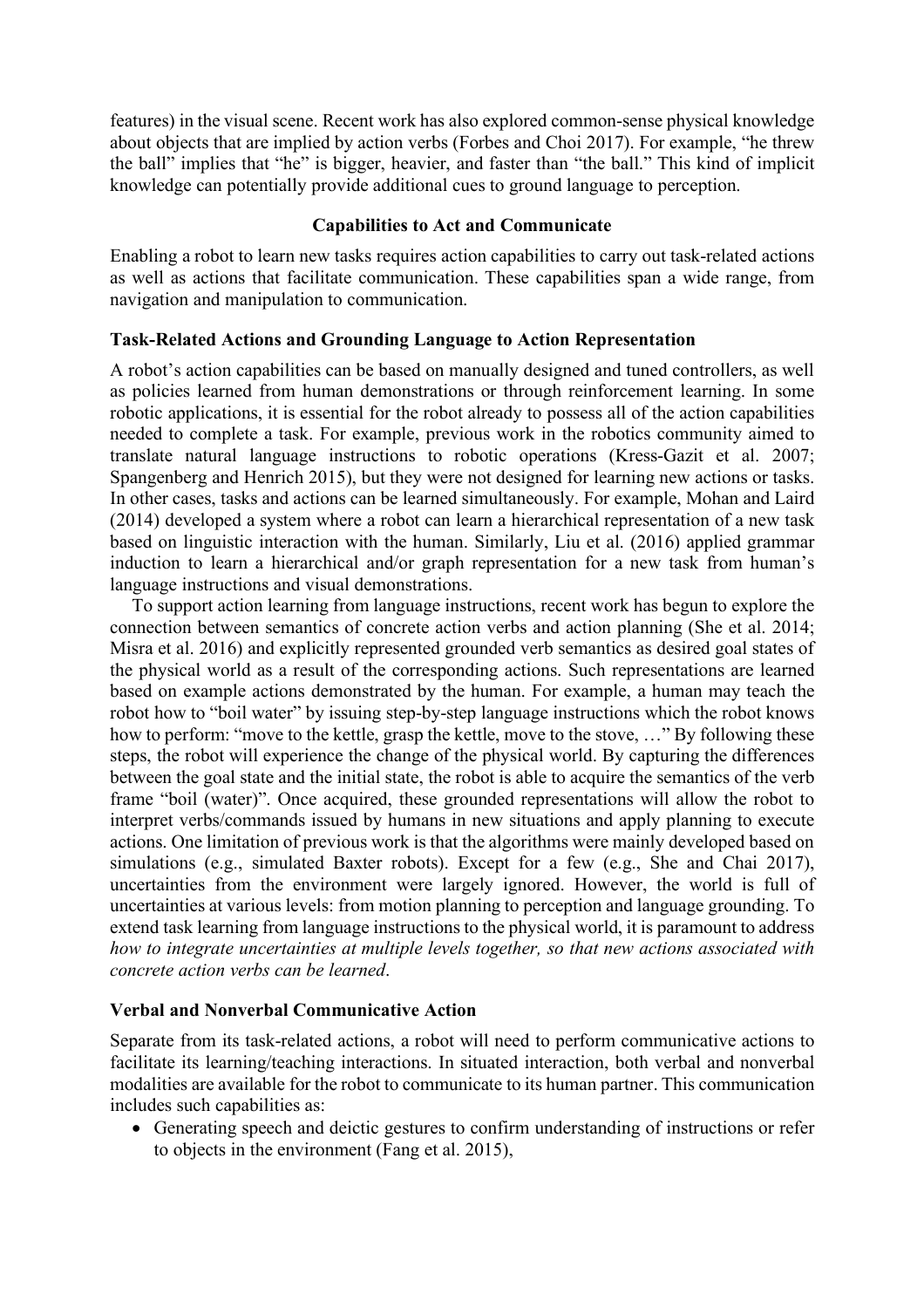- Generating gaze direction, communicative head gestures (e.g., nodding and shaking head), or facial expressions (confused or confident face) to respond to human input at different points in the interaction (Holroyd et al. 2011), or
- Displaying visualizations of learned concepts to enable humans to inspect them.

In particular, the embodiment of a physical robot can take advantage of nonverbal modalities (e.g., gaze and gesture) for efficient communication. The robotics community has learned from psychologists that gazing at others and at objects in the environment are quintessential human behaviors. Gaze that is used to convey information to a collaborator is referred to as *social gaze*. Gaze at a collaborator functions to gather attention from the other, to indicate social presence, and to indicate attention to the individual (e.g., turn taking via gaze aversion). Gaze at objects serves to indicate what one is paying attention to, is about to point at, what one intends to do next, or to indicate that what another has focused on should now be the object of mutual gaze. Collaborators use gaze information to assess how well their partners comprehend their collaborations as well as to assess the collaborators' level of continued engagement (Rich et al. 2010). Every one of these abilities is valuable in task learning, as they enable the assessment of how the learning is progressing, whether the learner is looking in the right direction, and what the teacher intends for the learner to do. Gestures also have similar effects in coordinating interaction, establishing shared attention, and providing feedback. Proxemics, which models the stance of individuals to others and how they approach one another, can be significant in tasks because where the learner stands in performing a task may be crucial. *How to effectively generate verbal and nonverbal communicative behaviors to facilitate task learning remains an important focus for research research.*

### **Capabilities to Manage and Coordinate Interaction**

Managing interactions between humans and robots is critical to support task learning/teaching. At any point in the interaction, robots need to decide what to do next based on interaction history, current situation, and learning goals. These decisions can be made by following simple decision rules that are manually crafted or interaction policies that are learned from experience.

## **Interaction Management and Active Learning**

Decades of work on dialogue modeling are relevant for interactive task learning. Different approaches have been developed, for example, driven by intention and collaboration (e.g., Grosz and Sidner 1986; Rich and Sidner 1998), based on information states (Larsson and Traum 2000) or interaction policies learned from reinforcement learning ( Kaelbling et al., 1996; Young et al. 2013). Despite recent progress, dialogue modeling remains a significant challenge. Dialogue models need to be able to accommodate interruption, turn taking, and other dialogue behaviors, which neither the intention-based nor information state approach have successfully addressed, but are essential in task instruction.

Specifically to learn new tasks, active learning has been shown to be an important component that contributes to effective interaction management. Most work on task learning assumes a learner that passively receives information from the teacher. However, humans are often suboptimal in their teaching when the learner is passive. One line of work explores active task learning whereby the learner actively requests specific information that it evaluates as most useful. Active questioning enables much more efficient learning. For example, Chao et al. (2010) and Cakmak et al. (2010) demonstrated that an active learner which requests labels (positive/negative) for specific instances of a task goal outperforms a passive learner taught by examples selected by naïve human teachers. In particular, Cakmak and Thomaz (2012) identified three types of questions that can be used by a human/robot student as part of active task learning: (a) demonstration queries asking for a full or partial demonstration of the task, (b) label queries asking whether an execution is correct, and (c) feature queries asking about the relevance or invariance of specific aspects of the task. Recent work by She and Chai (2017)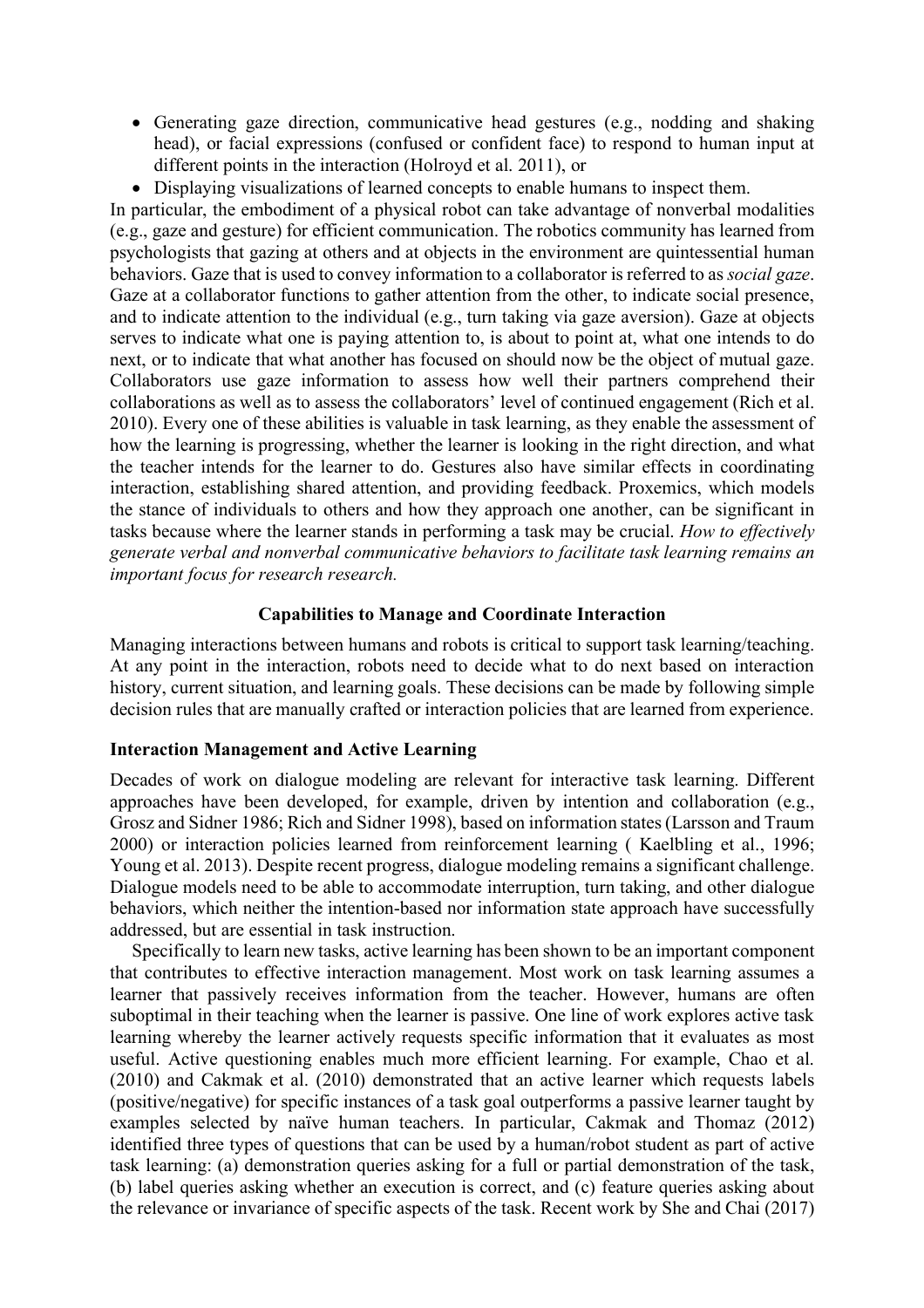extended this question/answer style of interaction and applied reinforcement learning to acquire an interaction policy that allows the robot to handle noisy environment and learn new verbs and corresponding actions.

To improve interactive task learning, we need to know how to engage in a full range of interaction that can incorporate active learning with other communicative goals (e.g., clarification and disambiguation) to acquire more reliable models of skills.

#### **Extra Collaborative Effort and Transparency**

In human-human task learning, background knowledge is largely presupposed. The speaker and the listener believe they share the same kind of background knowledge, so it does not need to be explicitly stated. In addition, human partners often share similar perceptual capabilities. There is basic common ground where human teacher/learner can ground to without much effort.

In human-robot task learning, however, there are huge discrepancies in background knowledge between humans and robots. Often the robot does not have sufficient background knowledge to learn a new task. Furthermore, although co-present in a shared environment, humans and robots have mismatched capabilities in reasoning, perception, and action. Their representations of the shared environment and joint tasks can be significantly misaligned. A significant challenge in interaction and communication with cognitive robots involves the lack of common ground and discrepancies in the human's mental model of what a robot knows and is capable of doing. Previous work (Chai et al. 2016) has shown that to bridge the gap and strive for a common ground of shared representations, humans and robots need to make extra effort to establish common ground. This extra collaborative effort in interaction not only has implications in algorithms for language grounding, but also affects interaction management.

Transparency plays an important role in achieving common ground and promoting accurate mental models during interaction. For example, Thomaz and Breazeal (2006) show that natural transparency mechanisms like gaze can steer the human's behavior while demonstrating a task. Pejsa et al. (2014) used facial expressions to provide transparency about dialog uncertainties. Alexandrova et al. (2015) employed interactive visualizations of learned actions to enable teachers to verify tasks that are learned from a single demonstration and correct any mistakes they detect. Guha (2016) used pointing to communicate the robot's understanding of a referenced object, and Whitney et al. (2016) used heat map visualizations and facial expressions to communicate uncertainty about its inference. Recent work by Hayes and Shah (2017) allows a robot to automatically generate verbal description of its learned policy (i.e., which actions it takes in which contexts).

To enable common ground for effective task learning, there are many research questions to pursue:

- How can an agent make its internal representations (e.g., causal-effect relations) transparent to the human?
- How can an agent explain its autonomy or decision so that the human can better understand the agent's capabilities and limitations?
- What are the mechanisms to manage interaction so that it can encourage human's collaborative behaviors and simultaneously create more collaborative behaviors from the robot?

#### **Conclusions**

To fully support interactively teaching robots new tasks through various means, many challenges and open questions remain as discussed above. While the scenarios in the introduction section focused on in-home settings, teaching robots new tasks is applicable in many situations, especially ones with highly structured environments. Already robots are being trained by people in ad-hoc ways to work in manufacturing assembly lines (cf. the Baxter robots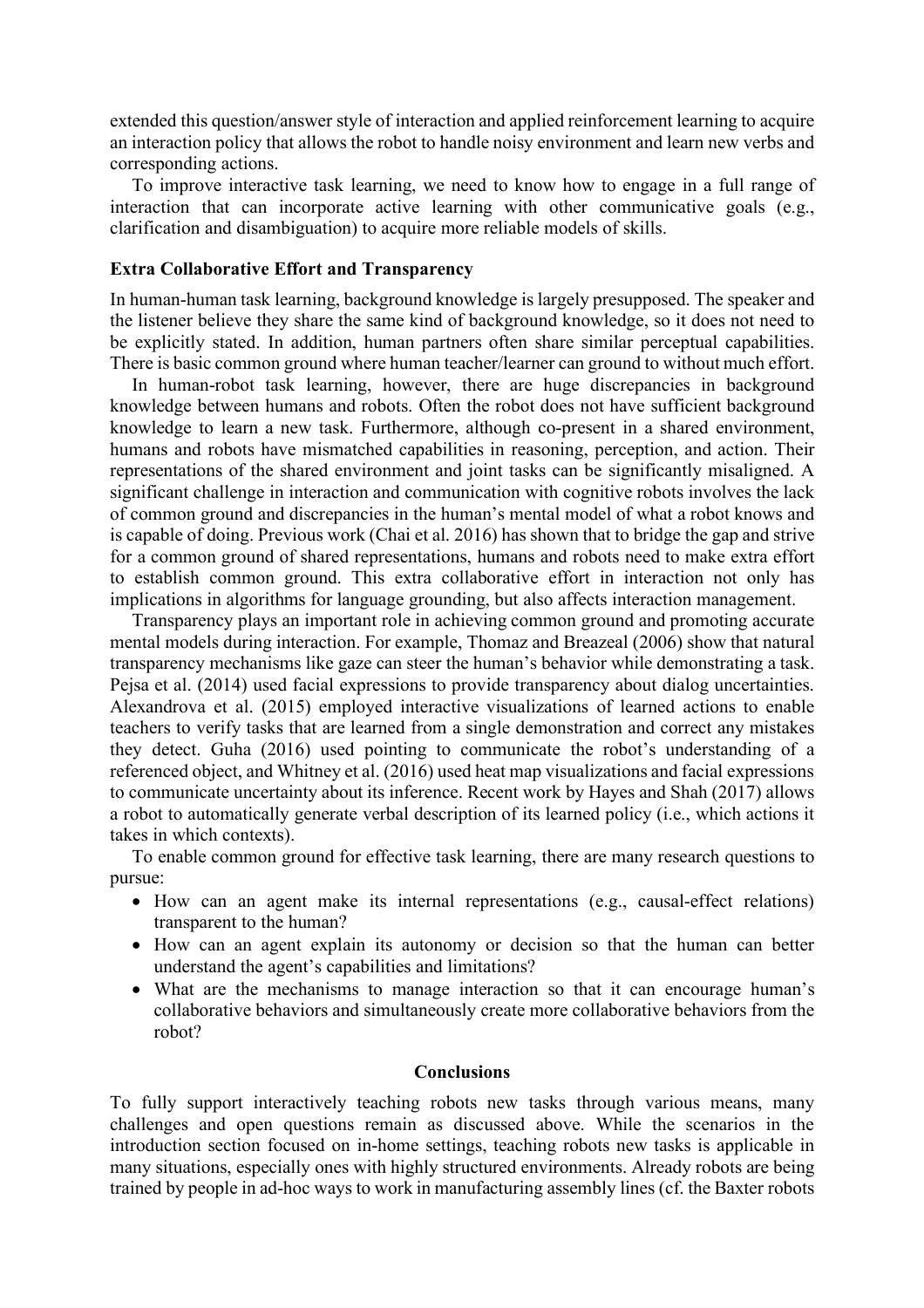of Re-Think robotics). Robots working in warehouses are largely programmed by hand, but it is not difficult to envision the need for them to be taught tasks by human co-workers. The same applies to robots in the service industry (e.g. hotel helpers).

One key challenge in task learning that has not been discussed above is evaluation. Evaluation has long been a critical and difficult issue in interactive systems because many confounding factors are involved. In the context of interactive task learning, many new questions arise:

- How do we know the task is learned?
- What additional metrics should be used to evaluate the success of task acquisition beyond traditional metrics for evaluating interaction (e.g., efficiency and task completion)?
- What are reasonable baselines and upper bound (e.g., human-human interaction)?
- How do researchers conduct longitudinal studies and evaluation?
- What kinds of products are available that may make longitudinal evaluation (e.g., putting robots in people's house) possible?

While this paper is mainly about task learning where humans serve as teachers and robots serve as learners, it is not difficult to imagine that a well-trained and capable robot can also teach humans new tasks. In the intelligent tutoring world, computer programs have been teaching humans in various ways for more than three decades. Virtual agents teach humans all sorts of tasks, from turbine engine operation (Rickel and Johnson 2000) to negotiation (Gratch et al. 2015) to cross cultural communication (Johnson and Zaker 2012). The idea that robots might teach humans has received relatively little attention, perhaps in part due to the lack of capabilities. Robots are not yet teachers, but for many tasks, from doing experiments, to manipulation of heavy equipment, the form factor of a robot will be useful in ways that computer programs and virtual agents are not. As robots become more capable, the teacher/learner role reverse is foreseeable in the future, which will bring new research challenges and opportunities.

#### **References**

- Aggarwal, J. K., and M. S. Ryoo. 2011. Human Activity Analysis: A Review. ACM Computing Surveys. https://dl.acm.org/citation.cfm?doid=1922649.1922653. (accessed Oct. 4, 2017). [09]
- Akgun, B., Cakmak, M., Yoo, J. W., & Thomaz, A. L. (2012, March). Trajectories and keyframes for kinesthetic teaching: A human-robot interaction perspective. In Proceedings of the seventh annual ACM/IEEE international conference on Human-Robot Interaction (pp. 391-398). ACM.
- Al-Moadhen, A., R. Qiu, M. Packianather, Z. Ji, and R. Setchi. 2013. Integrating Robot Task Planner with Common-Sense Knowledge Base to Improve the Efficiency of Planning. *Procedia Comput. Sci.* **22**:211–220. [09]
- Alexandrova, S., Z. Tatlock, and M. Cakmak. 2015. Roboflow: A Flow-Based Visual Programming Language for Mobile Manipulation Tasks. In: Robotics and Automation (ICRA), Proceedings of the 2015 IEEE International Conference, Institute of Electrical and Electronics Engineers. http://ieeexplore.ieee.org/document/7139973/. (accessed Oct. 4, 2017). [09]
- Argall, B. D., S. Chernova, M. Veloso, and B. Browning. 2009. A Survey of Robot Learning from Demonstration. *Rob. Auton. Syst.* **57**:469–483. [09]
- Baisero, A., Mollard, Y., Lopes, M., Toussaint, M., & Lütkebohle, I. (2015, September). Temporal segmentation of pair-wise interaction phases in sequential manipulation demonstrations. In Intelligent Robots and Systems (IROS), 2015 IEEE/RSJ International Conference on (pp. 478-484). IEEE.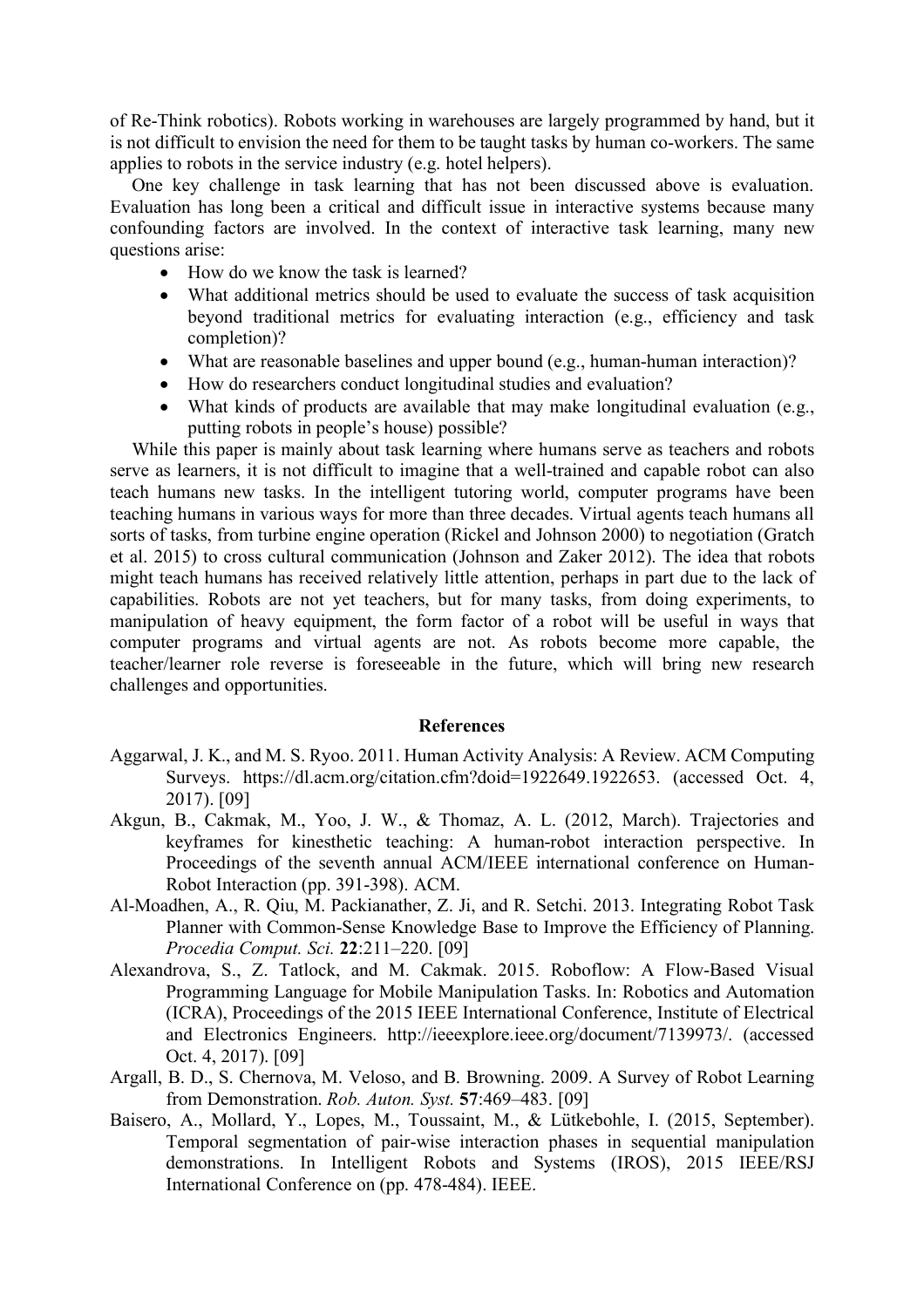- Cakmak, M., C. Chao, and A. L. Thomaz. 2010. Designing Interactions for Robot Active Learners. *IEEE Trans. Auton. Ment. Dev.* **2.2**:108–118. [09]
- Cakmak, M., and A. L. Thomaz. 2012. Designing Robot Learners That Ask Good Questions. In: Proceedings of the 7th Annual ACM/IEEE International Conference on Human-Robot Interaction. https://dl.acm.org/citation.cfm?id=2157693. (accessed Oct. 4, 2017). [09]
- Cantrell, R., K. Talamadupula, P. Schermerhorn, et al. 2012. Tell Me When and Why to Do It! Run-Time Planner Model Updates via Natural Language Instruction. In: Proceedings of the 7th Annual ACM/IEEE International Conference on Human-Robot Interaction. https://dl.acm.org/citation.cfm?id=2157840&CFID=991822793&CFTOKEN=697619 56. (accessed Oct. 4, 2017). [09]
- Chai, J. Y., R. Fang, C. Liu, and L. She. 2016. Collaborative Language Grounding Towards Situated Human-Robot Dialogue. *AI Magazine* **37**:32–45. [09]
- Chao, C., M. Cakmak, and A. L. Thomaz. 2010. Transparent Active Learning for Robots. In: Human-Robot Interaction (HRI), Proceedings of the 5th ACM/IEEE International Conference.

https://dl.acm.org/citation.cfm?id=1734562&CFID=991822793&CFTOKEN=697619 56. (accessed Oct. 4, 2017). [09]

- -. 2011. Towards Grounding Concepts for Transfer in Goal Learning from Demonstration. In: Development and Learning (ICDL), Proceedings of the 2011 IEEE International Conference. http://ieeexplore.ieee.org/document/6037321/. (accessed Oct. 4, 2017). [09]
- Ekvall, S., and D. Kragic. 2008. Robot Learning from Demonstration: A Task-Level Planning Approach. *Int.J . Adv. Robot. Syst.* **5**:223–234. [09]
- Fang, R., M. Doering, and J. Y. Chai. 2015. Embodied Collaborative Referring Expression Generation in Situated Human-Robot Dialogue. In: Proceedings of the 10th ACM/IEEE Conference on Human-Robot Interaction (HRI). https://dl.acm.org/citation.cfm?id=2696467. (accessed Oct. 4, 2017). [09]
- Forbes, M., and Y. Choi. 2017. Verb Physics: Relative Physical Knowledge of Actions and Objects. In: Proceedings of the 55th Annual Meeting of the Association for Computational Linguistics (ACL). http://www.aclweb.org/anthology/P17-1025. (accessed Oct. 4, 2017). [09]
- Fox, M., and D. Long. 2003. Pddl 2.1: An Extension to Pddl for Expressing Temporal Planning Domains. *J. Artif. Intell. Res.* **20**:61–124. [09]
- Gao, Q., M. Doering, S. Yang, and J. Y. Chai. 2016. Physical Causality of Action Verbs in Grounded Language Understanding. In: Proceedings of the 54th Annual Meeting of the Association for Computational Linguistics (ACL). http://www.aclweb.org/anthology/P16-1171. (accessed Oct. 4, 2017). [09]
- Gratch, J., D. DeVault, G. Lucas, and S. Marsella. 2015. Negotiation as a Challenge Problem for Virtual Humans. In: 15th International Conference on Intelligent Virtual Agents, ed. W. P. Brinkman et al. http://ict.usc.edu/pubs/Negotiation%20as%20a%20Challenge%20Problem%20for%20 Virtual%20Humans.pdf. (accessed Oct. 4, 2017). [09]
- Grauman, K., and B. Leibe. 2011. Visual Object Recognition. In: Synthesis Lectures on Artificial Intelligence and Machine Learning, ed. R. J. Brachman and T. G. Dietterich, pp. 1–181, vol. 5. Williston, VT: Morgan and Claypool Publishers. [09]
- Grosz, B., and C. L. Sidner. 1986. Attention, Intentions, and the Structure of Discourse. *Comput. Linguist.* **12**:175–204. [09]
- Guha, A. I. 2016. Towards Meaningful Human-Robot Collaboration on Object Placement. Undergraduate thesis, Department of Computer Science, Brown University. [09]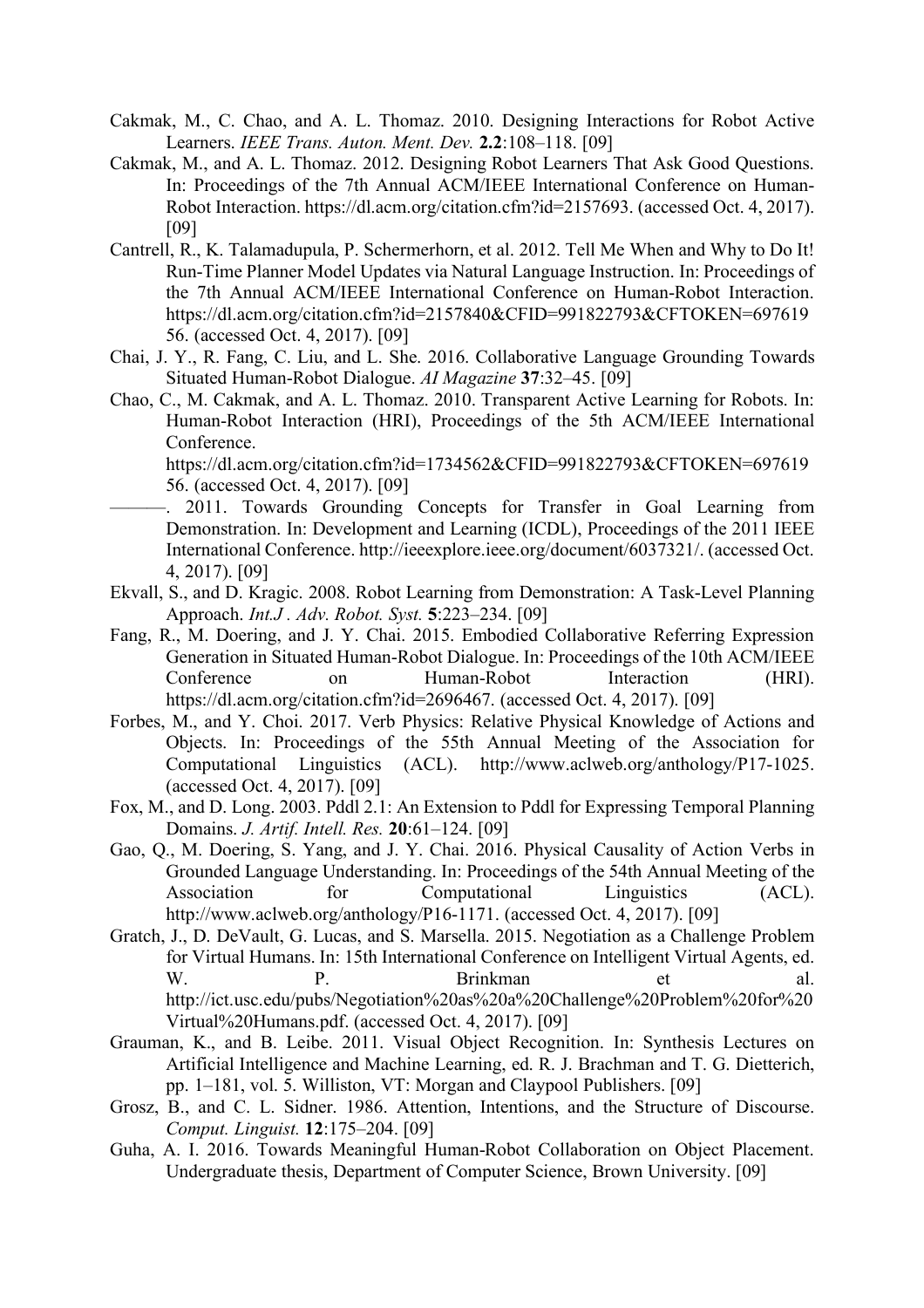- Hayes, B., and J. Shah. 2017. Improving Robot Controller Interpretability and Transparency through Autonomous Policy Explanation. In: ACM International Conference on Human-Robot **Interaction** https://dl.acm.org/citation.cfm?id=3020233&CFID=991822793&CFTOKEN=697619 56. (accessed Oct. 4, 2017). [09]
- Holroyd, A., C. Rich, C. L. Sidner, and B. Ponsler. 2011. Generating Connection Events for Human-Robot Collaboration. In: Proceedings of Ro-Man 2011, 20th IEEE International Symposium on Robot and Human Interactive Communication. http://ieeexplore.ieee.org/document/6005245/. (accessed Oct. 4, 2017). [09]
- Huang, J., and M. Cakmak. 2017. Code3: A System for End-to-End Programming of Mobile Manipulator Robots for Novices and Experts. In: Proceedings of the Twelfth Annual ACM/IEEE International Conference on Human-Robot Interaction. https://dl.acm.org/citation.cfm?id=3020215. (accessed Oct. 4, 2017). [09]
- Johnson, W. L., and S. B. Zaker. 2012. The Power of Social Simulation for Chinese Language Teaching. Alelo Corporation Memo. https://www.alelo.com/wpcontent/uploads/2014/06/TCLT7\_Presentation\_Johnson\_Zakar\_May2012.pdf. (accessed Oct. 4, 2017). [09]
- Jurafsky, D. and Martin, J. 2008. Speech and Langauge processing: An Introduction to Natural Language Processing, Computational Linguistics, and Speech Recognition. Second Edition, Prentice Hall.
- Kirk, J., Mininger, A., Laird, J. 2016. Learning task goals interactively with visual demonstrations. *Biologically Inspired Cognitive Architectures. New York, New York*
- Kaelbling, L. P., M. L. Littman, and A. W. Moore. 1996. Reinforcement Learning: A Survey. *J. Artif. Intell. Res.* **4**:237–285. [09]
- Kress-Gazit, H., G. E. Fainekos, and G. J. Pappas. 2007. From Structured English to Robot Motion. In: IEEE/RSJ International Conference on Intelligent Robots and Systems (IROS). http://ieeexplore.ieee.org/abstract/document/4398998/. (accessed Oct. 4, 2017). [09]
- Krishnamurthy, J., and T. Kollar. 2013. Jointly Learning to Parse and Perceive: Connecting Natural Language to the Physical World. *Trans. Assoc. Comput. Linguist.* **1**:193–206. [09]
- Larsson, S., and D. R. Traum. 2000. Information State and Dialogue Management in the Trindi Dialogue Move Engine Toolkit. *Nat. Lang. Eng.* **6**:323–340. [09]
- Liu, C., and J. Y. Chai. 2015. Learning to Mediate Perceptual Differences in Situated Human-Robot Dialogue. In: Proceedings of the Twenty-Ninth AAAI Conference on Artificial Intelligence, AAAI Press. http://www.cse.msu.edu/~jchai/Papers/AAAI2015.pdf. (accessed Oct. 4, 2017). [09]
- Liu, C., S. Yang, S. Saba-Sadiya, et al. 2016. Jointly Learning Grounded Task Structures from Language Instruction and Visual Demonstration. In: Proceedings of the 2016 Conference on Empirical Methods in Natural Language Processing, Association for Computational Linguistics, Austin, TX. https://aclweb.org/anthology/D/D16/D16- 1155.pdf. (accessed Oct. 4, 2017). [09]
- Matuszek, C., L. Bo, L. Zettlemoyer, and D. Fox. 2014. Learning from Unscripted Deictic Gesture and Language for Human-Robot Interactions. In: Proceedings of the Twenty-Eighth AAAI Conference on Artificial Intelligence, AAAI Press. https://www.aaai.org/ocs/index.php/AAAI/AAAI14/paper/view/8327. (accessed Oct. 4, 2017). [09]
- Misra, D. K., J. Sung, K. Lee, and A. Saxena. 2016. Tell Me Dave: Context Sensitive Grounding of Natural Language to Manipulation Instructions. *Int. J. Rob. Res.* **35**:281–300. [09]
- Mohan, S., and J. E. Laird. 2014. Learning Goal-Oriented Hierarchical Tasks from Situated Interactive Instruction. In: Proceedings of the 28th AAAI Conference on Artificial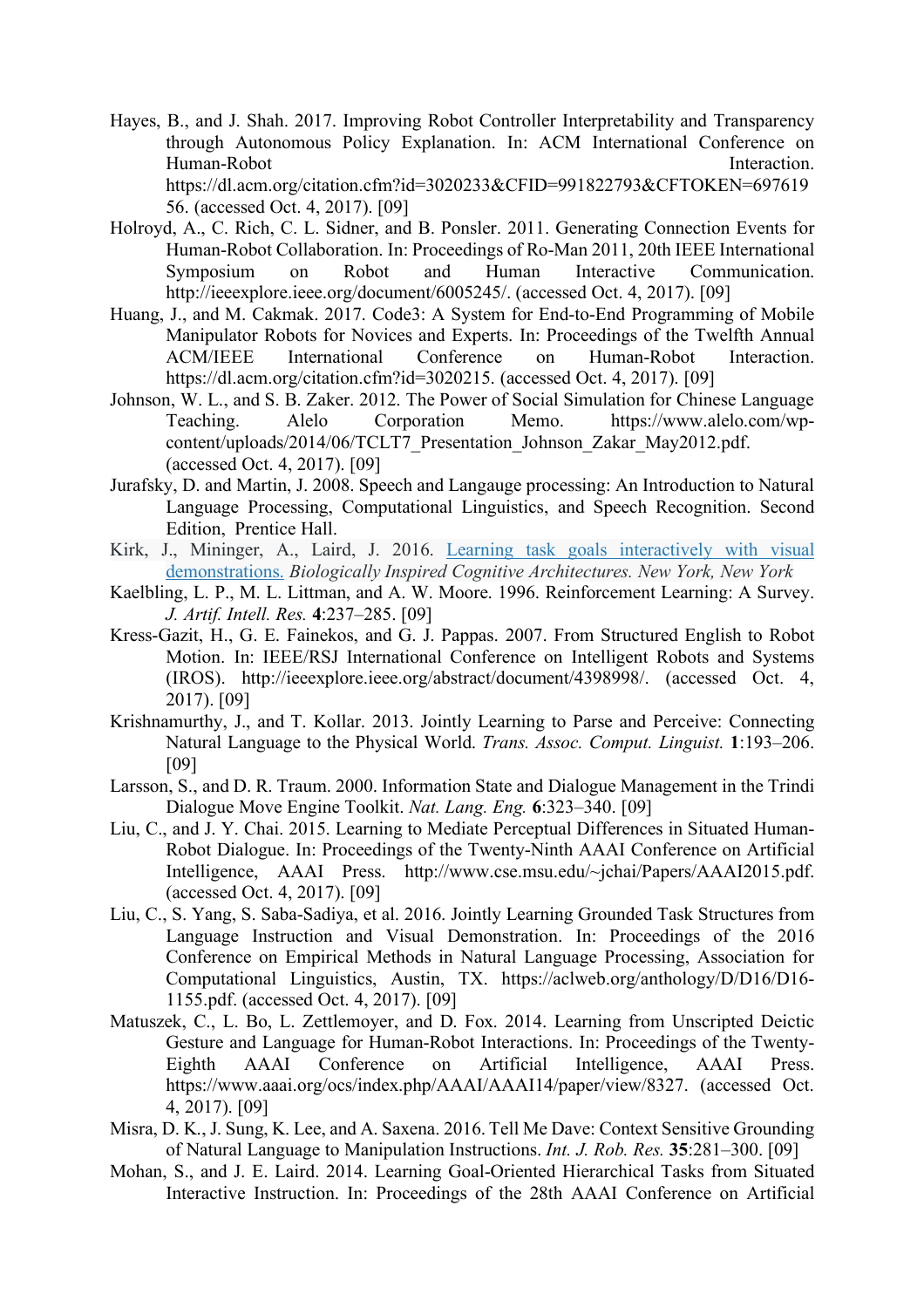Intelligence. https://www.aaai.org/ocs/index.php/AAAI/AAAI14/paper/view/8630. (accessed Oct. 4, 2017). [09]

- Mohan, S., A. Mininger, J. Kirk, and J. E. Laird. 2012. Acquiring Grounded Representations of Words with Situated Interactive Instruction. *Adv. Cog. Syst.* **2**:113–130. [09]
- Mohseni-Kabir, A., C. Li, V. Wu, D. Miller, B. Hylak, S. Chernova, D. Berenson, C. Sidner, and C. Rich. 2018. Simultaneous Learning of Hierarchy and Primitives (SLHAP) for Complex Robot Tasks. *Autonomous Robotics*. [09]
- Mollard, Y., Munzer, T., Baisero, A., Toussaint, M., & Lopes, M. (2015, September). Robot programming from demonstration, feedback and transfer. In Intelligent Robots and Systems (IROS), 2015 IEEE/RSJ International Conference on (pp. 1825-1831). IEEE.
- Mooney, R. 2008. Learning to Connect Language and Perception. In Proceedings of 23rd AAAI Conference on Artificial Intelligence.
- Niekum, S., S. Osentoski, G. D. Konidaris, et al. 2015. Learning Grounded Finite-State Representations from Unstructured Demonstrations. *Int. J. Rob. Res.* **34**:131–115. [09]
- Pardowitz, M., S. Knoop, R. Dillmann, and R. D. Zollner. 2007. Incremental Learning of Tasks from User Demonstrations, Past Experiences, and Vocal Comments. *IEEE Trans. Syst. Man. Cybern. B Cybern.* **37**:322–332. [09]
- Pejsa, T., D. Bohus, M. F. Cohen, et al. 2014. Natural Communication About Uncertainties in Situated Interaction. In: ACM Intl. Conf. on Multimodal Interaction (ICMI). https://dl.acm.org/citation.cfm?id=2663249. (accessed Oct. 4, 2017). [09]
- Phillips, M., Hwang, V., Chitta, S., & Likhachev, M. (2016). Learning to plan for constrained manipulation from demonstrations. Autonomous Robots, 40(1), 109-124.
- Rich, C., B. Ponsler, A. Holroyd, and C. L. Sidner. 2010. Recognizing Engagement in Human-Robot Interaction. In: Proceedings of the ACM Conference on Human-Robot Interaction. https://dl.acm.org/citation.cfm?id=1734580. (accessed Oct. 5, 2017). [09]
- Rich, C., and C. L. Sidner. 1998. Collagen: A Collaborative Manager for Software Interface Agents. *User Model. User-adapt. Interact.* **8**:315–350. [09]
- Rickel, J., and W. L. Johnson. 2000. Task-Oriented Collaboration with Embodied Agents in Virtual Worlds. In: Embodied Conversational Agents, ed. J. Cassell et al., pp. 95–122. Cambridge, MA: MIT Press. [09]
- Rybski, P. E., K. Yoon, J. Stolarz, and M. M. Veloso. 2007. Interactive Robot Task Training through Dialog and Demonstration. In: Proceedings of the ACM/IEEE International Conference on Human-Robot Interaction. https://dl.acm.org/citation.cfm?id=1228724&CFID=816340353&CFTOKEN=710465 59. (accessed Oct. 5, 2017). [09]
- Saon, G., T. Sercu, S. Rennie, and H.-K. J. Kuo. 2016. The Ibm 2016 English Conversational Telephone Speech Recognition System. In: Proceedings of International Speech Communication Association Annual Conference. https://arxiv.org/pdf/1604.08242.pdf. (accessed Oct. 5, 2017). [09]
- Sargano, A. B., P. Angelov, and Z. Habib. 2017. A Comprehensive Review on Handcrafted and Learning-Based Action Representation Approaches for Human Activity Recognition. *Applied Sci.* **7**:doi:10.3390/app7010110. [09]
- She, L., and J. Y. Chai. 2017. Interactive Learning of Grounded Verb Semantics Towards Human-Robot Communication. In: Proceedings of the 55th Annual Meeting of the Association for Computational Linguistics (ACL). http://www.cse.msu.edu/~jchai/Papers/ACL2017.pdf. (accessed Oct. 5, 2017). [09]
- She, L., S. Yang, Y. Cheng, et al. 2014. Back to the Blocks World: Learning New Actions through Situated Human-Robot Dialogue. In: Proceedings of the SIGDIAL 2014 Conference, The 15th Annual Meeting of the Special Interest Group on Discourse and Dialogue. http://www.sigdial.org/workshops/sigdial2014/proceedings/pdf/W14- 4313.pdf. (accessed Oct. 5, 2017). [09]